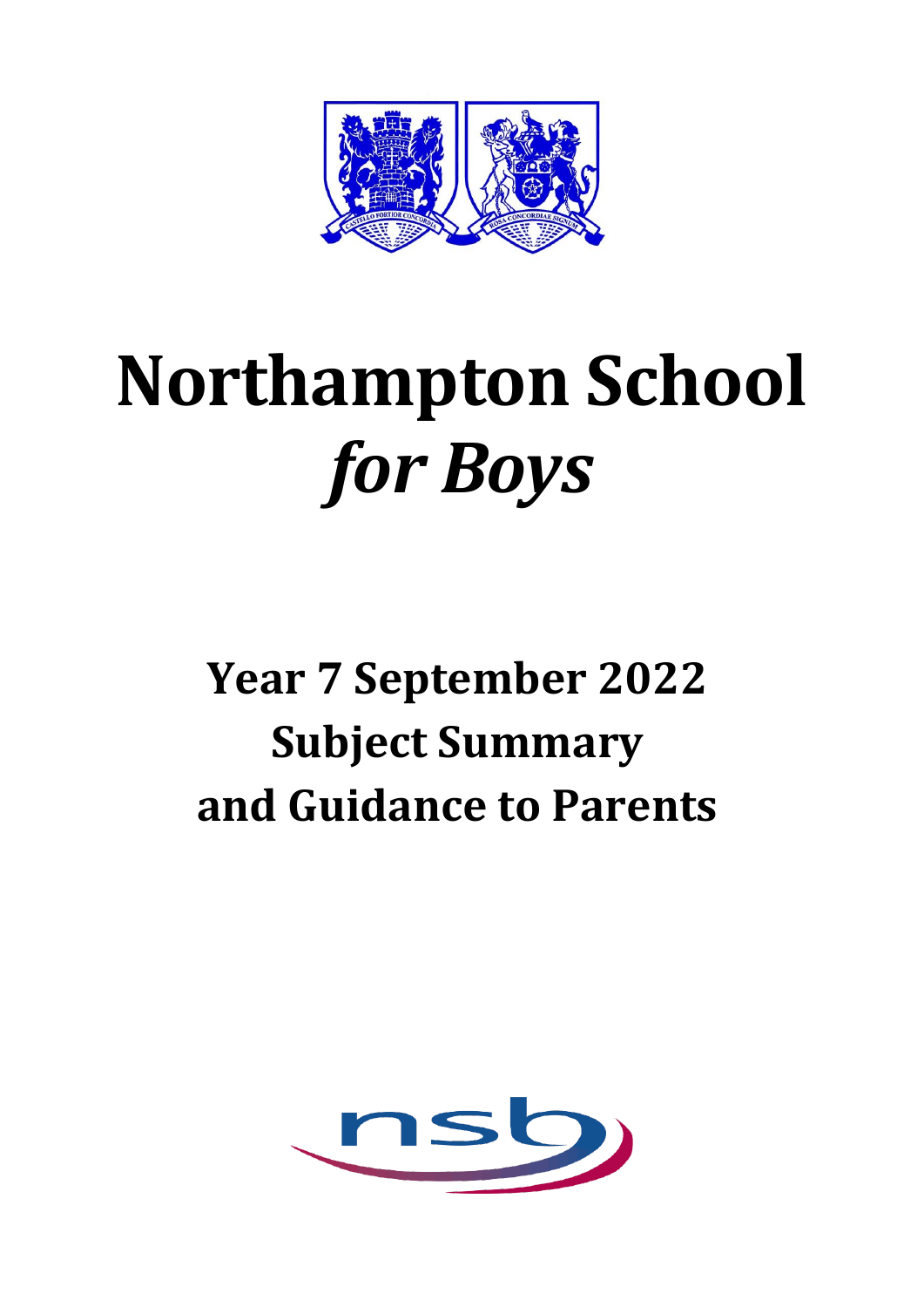## **Subject Summaries and Guidance to Parents**

The following information is designed to provide you with a brief outline of the subject content studied by Year 7 students, including ways in which you can support your son in the work that he completes at school and home.

For each subject:

- Students will be given details of the units they will study at the start of the year or beginning of each term.
- Subject teachers will explain at the beginning of the year how class work and home learning will be marked and assessed.
- Students will be informed about formal assessments and given notice to revise for them.
- Where necessary, students will be directed to the relevant extranet subject areas for home learning. Please be aware that these sites are under constant development and web links may change over time.
- Students will be shown how to access the extranet using their user number and password.
- For those subjects using on-line testing, students must check their password for entry e.g. Science.
- Home learning is set in all subjects. Students must ensure that they record clearly details of the task and the date it is due in, as detailed on Northampton School *for* Boys Virtual Learning Environment (VLE).
- The marking of books and written work will be completed in a variety of ways. In addition to teacher assessment, students may be asked to self-assess work or peer mark the work of others using marking schemes and guidance. This has proved to be an effective way to aid assessment for learning.
- Please be aware that many staff teach over four hundred students during the course of a week and it is not always possible to mark every book every week. The completion of home learning is checked at some point during the lesson and is assessed using one of the methods outlined above. Students may be asked to feed back to the class the research they have conducted on an individual or group basis.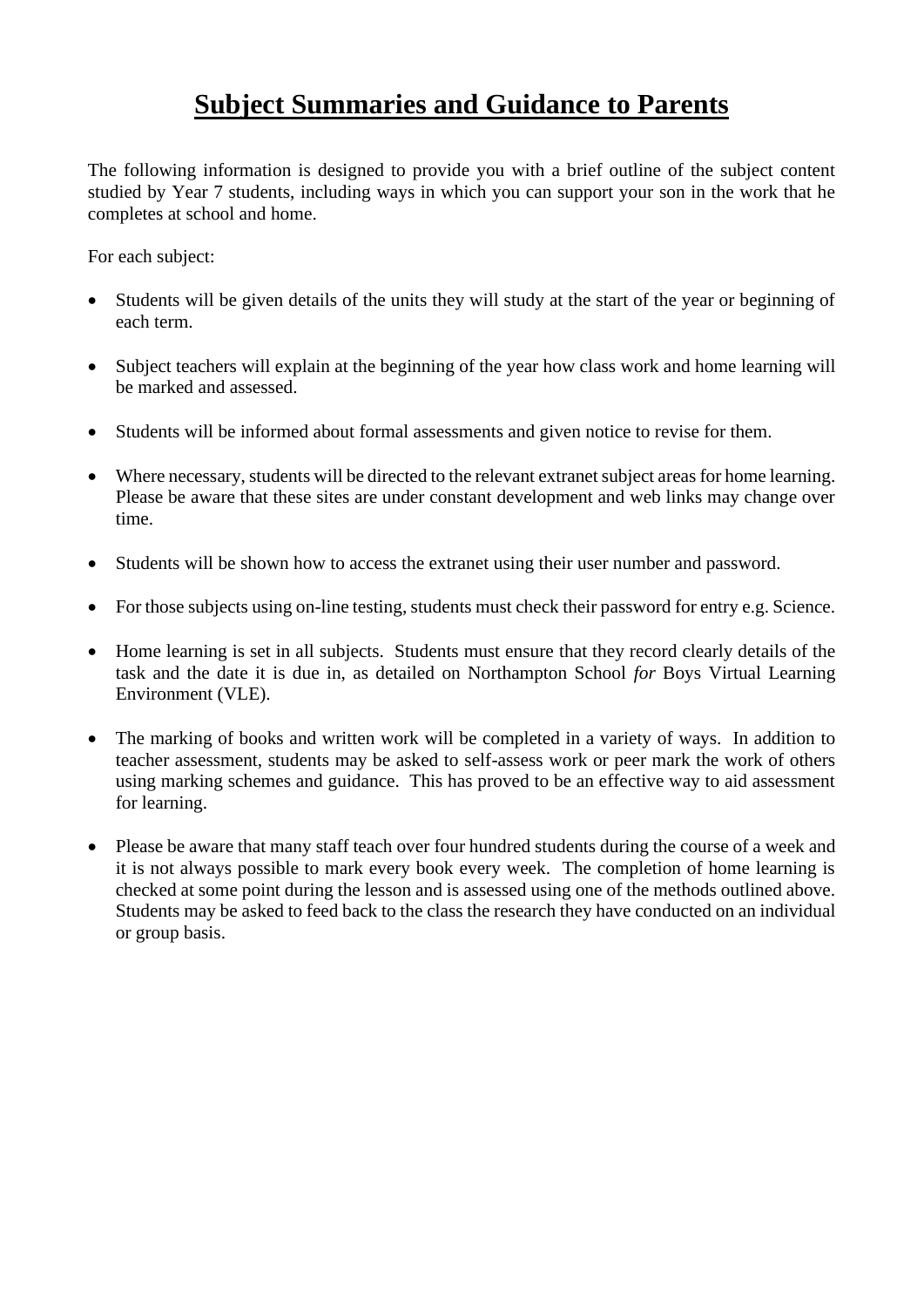## **English**

#### **Background/Aims**

In Year 7 all students follow a scheme of learning designed in three topics, each of which develop skills in writing, reading and speaking and listening. These introduce the reading and writing skills required at GCSE. Students will also develop their reading and literacy skills through the Accelerated Reader program.

| <b>Term</b> | Scheme/Unit                    | Outline                                                                                                                                                                                                                                                                                                                                                                                                                                                                                    | How to support your son                                                                                                                                                                                                                                                                                                                                                                                                                    |
|-------------|--------------------------------|--------------------------------------------------------------------------------------------------------------------------------------------------------------------------------------------------------------------------------------------------------------------------------------------------------------------------------------------------------------------------------------------------------------------------------------------------------------------------------------------|--------------------------------------------------------------------------------------------------------------------------------------------------------------------------------------------------------------------------------------------------------------------------------------------------------------------------------------------------------------------------------------------------------------------------------------------|
| $1 - 2$     | <b>Heroes</b> from<br>the Past | Students will begin the year by<br>focusing on their reading skills. They<br>will engage with a number of creation<br>stories from different cultures,<br>including Greek and Norse mythology.<br>Students will then read Morpurgo's<br>translation of the Old English text<br>'Beowulf' and end the term by creating<br>their own heroic tale in 'Escape from<br>Kraznir'.                                                                                                                | You can support your son by<br>encouraging him to read other fiction<br>books that focus on the themes of<br>heroism or adventure e.g. 'Usborne<br>Book of Greek Myths' or the<br>Artemis Fowl collection.<br>If your son needs additional support<br>in developing his written accuracy,<br>we recommend the CGP 'Spelling,<br>Punctuation and Grammar for KS3'<br>workbook.                                                              |
| $3 - 4$     | <b>Medieval</b><br>Literature  | Having studied an Old English text in<br>terms 1-2, students will now focus on<br>texts originally written in Middle<br>English. Students will be given the<br>opportunity to engage with a range of<br>stories from Medieval Literature,<br>including Arthurian legends, 'Sir<br>Gawain and the Green Knight' and<br>stories from 'The Canterbury Tales'.<br>Students will end the unit by taking<br>part in a story writing competition<br>similar to that in 'The Canterbury<br>Tales'. | You can support your son by<br>encouraging him to engage with<br>Medieval history. We have a<br>fantastic selection of non-fiction<br>books in our school library and we<br>highly recommend the 'Horrible<br>Histories' series.<br>You could also support your son's<br>appreciation of the Middle Ages by<br>visiting local museums and heritage<br>sites.                                                                               |
| $5 - 6$     | <b>Shakespeare</b>             | Students will end the academic year<br>with a focus on Early-Modern English<br>and the works of William Shakespeare.<br>Students will engage with life as it<br>would have been in Elizabethan<br>England before reading 'A<br>Midsummer Night's Dream'.                                                                                                                                                                                                                                   | You can support your son by<br>encouraging him to read some of<br>Shakespeare's other plays. There are<br>some wonderful translations into<br>modern English available in the<br>school library. We also recommend<br>Michael Rosen's 'What's So Special<br>About Shakespeare' and the BBC<br>Bitesize pages on 'A Midsummer<br>Night's Dream'.<br>You could also watch the BBC<br>animated tales, available on<br>YouTube, with your son. |
| $1-6$       | Accelerated<br><b>Reader</b>   | Students will spend one English lesson<br>per week in the library. In addition to<br>reading in this lesson, students should<br>read for 20 minutes at home every day.<br>We ask that students carry a reading<br>$book - fiction or non-fiction - with$<br>them at all times.                                                                                                                                                                                                             | You can support your son by<br>discussing the book he is reading;<br>this will aid his recall and<br>understanding. You could also visit<br>your local library or bookstore<br>regularly.                                                                                                                                                                                                                                                  |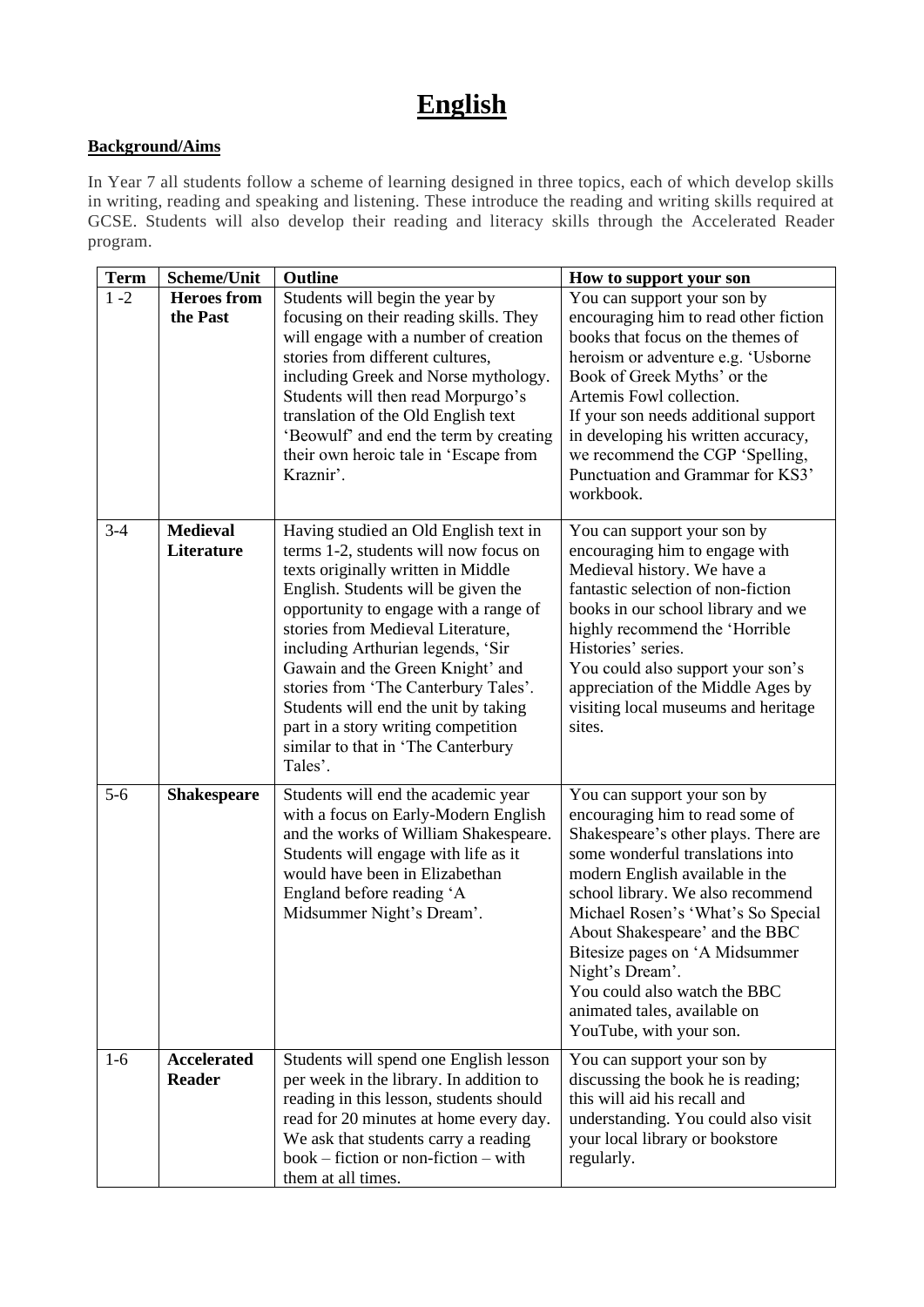## **Mathematics**

#### **Background/Aims**

| <b>Term</b>    | Scheme/Unit            | Outline                                                                  | How to support your son                      |
|----------------|------------------------|--------------------------------------------------------------------------|----------------------------------------------|
| 1              | Number 1               | BODMAS. Multiplication and                                               | https://www.mathsgenie.co.uk/                |
|                |                        | division by powers of 10. Non-                                           | gcse.html                                    |
|                |                        | calculator arithmetic. Directed                                          |                                              |
|                |                        | numbers for addition and<br>subtraction                                  | https://hegartymaths.com/                    |
|                | Algebra1               |                                                                          | https://www.mymaths.co.uk/                   |
|                |                        | Collecting like terms. Simple                                            |                                              |
|                |                        | substitution. Multiplying out                                            |                                              |
|                | <b>Shape and Space</b> | brackets.                                                                |                                              |
|                | 1                      |                                                                          |                                              |
|                |                        | Angle properties of triangles and<br>quadrilaterals. Angles and Parallel |                                              |
|                |                        | lines. Basic angle facts.                                                |                                              |
|                |                        |                                                                          |                                              |
| $\overline{2}$ | Number 2               | Fractions, decimals and                                                  |                                              |
|                |                        | percentages                                                              |                                              |
|                |                        | Introduction to concepts.                                                |                                              |
|                | Algebra 2              | Adding/Subtracting/Multiplying/<br>Dividing fractions.                   |                                              |
|                | <b>Shape and Space</b> | Solving simple equations                                                 |                                              |
|                | $\overline{2}$         |                                                                          | http://www.mathopenref.com/                  |
|                |                        | Construction of triangles using                                          |                                              |
|                |                        | compass and ruler. Perpendicular                                         |                                              |
|                |                        | bisector of a line and bisector of                                       |                                              |
|                |                        | an angle.                                                                |                                              |
| 3              | <b>Handling Data 1</b> | Collecting and displaying data                                           |                                              |
|                |                        | Qualitative and discrete                                                 |                                              |
|                |                        | quantitative data                                                        |                                              |
|                |                        | Stem and leaf diagrams, bar charts                                       |                                              |
|                | <b>Graphs 1</b>        | and pictograms                                                           |                                              |
|                |                        | Co-ordinates in the 4 quadrants.<br>Simple straight lines. Practical     | https://www.geogebra.org/clas<br>sic?lang=en |
|                |                        | graphs.                                                                  |                                              |
|                |                        | Sets $1/2$ : Work on $y = mx + c$                                        |                                              |
|                |                        |                                                                          |                                              |
| $\overline{4}$ | <b>Handling Data 2</b> | Averages and spread. Probability                                         |                                              |
|                |                        | Mean, mode, median and range of<br>non-tabulated data                    |                                              |
|                |                        | Experimental probability and                                             |                                              |
|                | Number 3               | single events                                                            |                                              |
|                |                        | Primes and squares (possibly                                             | www.nrich.maths.org                          |
|                |                        | triangular)                                                              |                                              |
|                |                        | Simple sequences such as $4n - 1$                                        |                                              |
|                |                        | Indices with positive integers                                           |                                              |
|                |                        | only-using a calculator                                                  |                                              |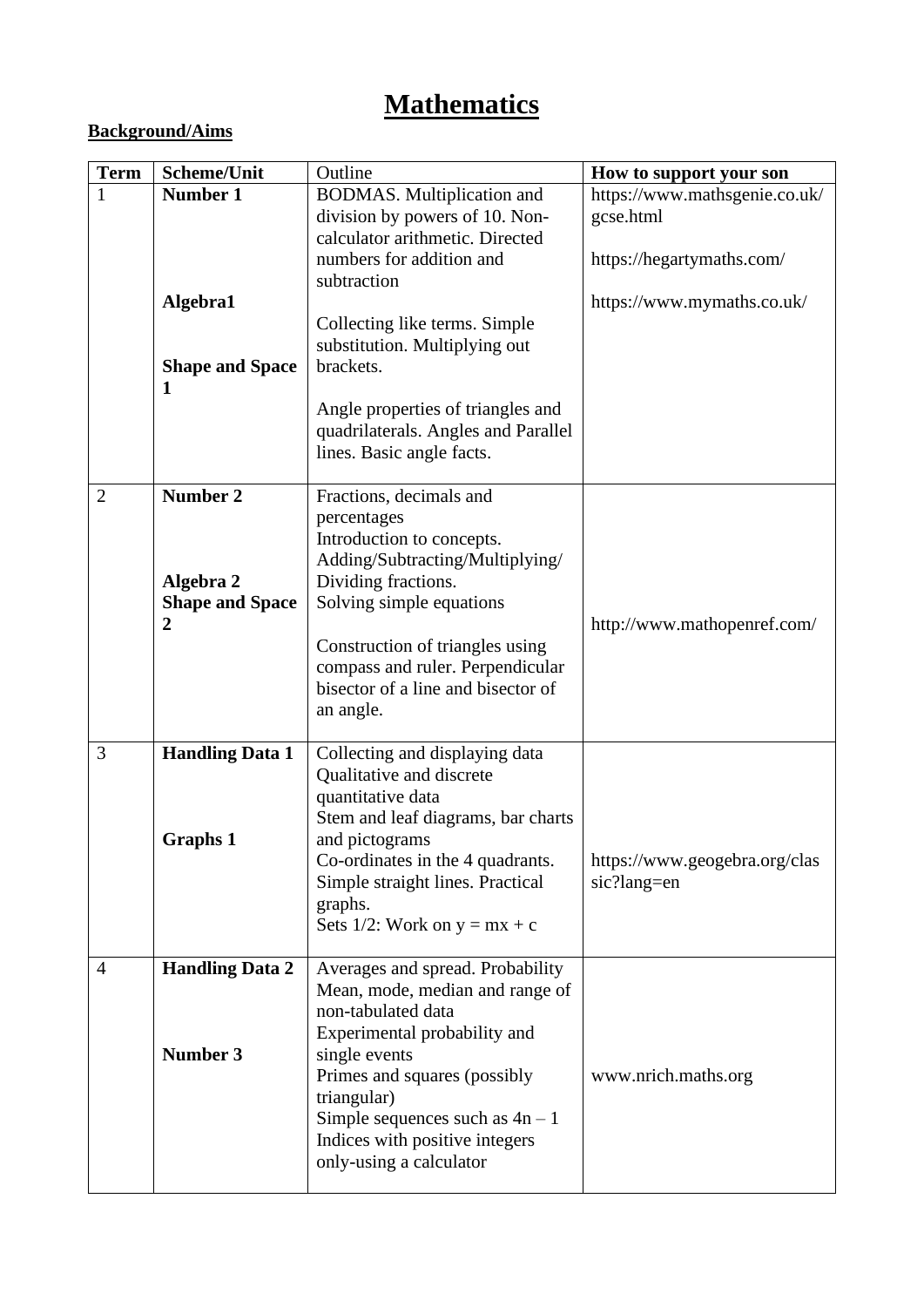| 5<br>Shape and<br><b>Space</b> |           | Mensuration of polygons and<br>circles<br>Angle properties of polygons<br>Circumference of circles including<br>concept of pi. Area of a circle. |  |
|--------------------------------|-----------|--------------------------------------------------------------------------------------------------------------------------------------------------|--|
|                                | Number 4  | Applications such as finding a<br>percentage and percentage change                                                                               |  |
| 6                              | Number 5  | Ratio and proportion                                                                                                                             |  |
|                                | Algebra 3 | Forming and using equations                                                                                                                      |  |

Examples of the type and level of work are available on the student intranet. This will feature detailed examples of the type of questions in each topic and will be particularly useful for parents wishing to support their sons in their revision and preparation for termly assessments.

#### **Assessments**

Common test during the second week of term 1. Termly assessments. End of Year exam in term 6.

#### **Setting**

Students are set according to NSB School Policy in Year 7. Students' progress is monitored and set changes will ensure students are in the most appropriate group according to their ability.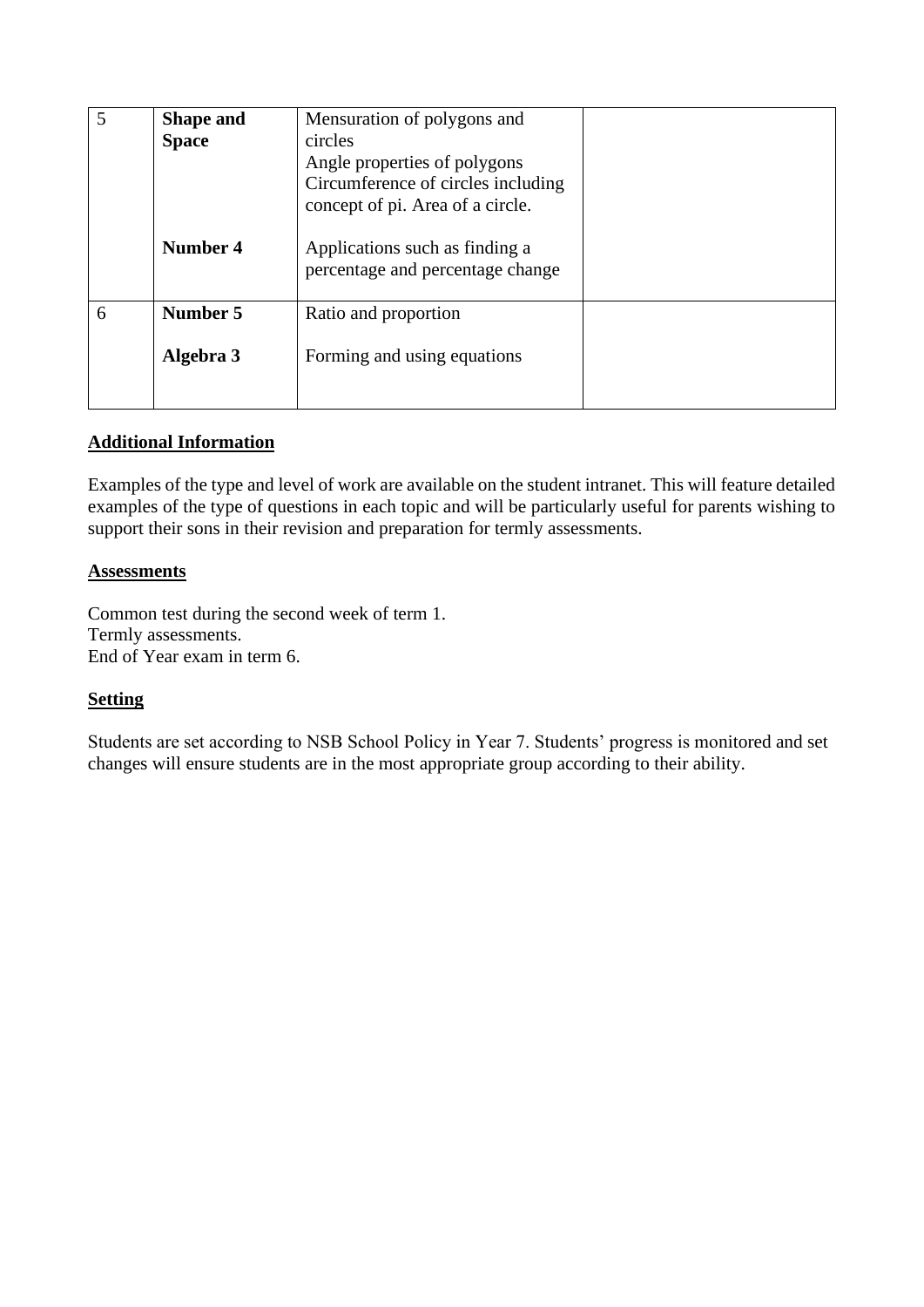## **Science**

#### **Background/Aims**

Science is a core subject requiring four lessons per week in Year 7 and 8 and five lessons in Year 9. We use Oxford University Press resources. This course is written to the new KS3 syllabus and will prepare students for the rigour of the Science GCSE.

Pupils have on-line access to the Activate Textbooks used in school along with many other electronic resources which are hosted on the Kerboodle platform accessible from home. Login details will be provided when pupils begin the course.

The course covers the four main areas of science – Biology, Chemistry, Physics and Earth Sciences. The course is split into topics with a test upon completion, which forms the basis of the termly report.

There is a significant element of practical work using Bunsen burners and other potentially dangerous equipment which means that safe and sensible behaviour is expected at all times. Some practical sessions are extended as investigations.

| <b>Term</b>    | <b>Scheme/Unit</b>                      | <b>Outline</b>                                                                                                                        | How to support                   |
|----------------|-----------------------------------------|---------------------------------------------------------------------------------------------------------------------------------------|----------------------------------|
|                |                                         |                                                                                                                                       | vour son                         |
| $\mathbf{1}$   | <b>Working</b><br><b>Scientifically</b> | Build skills in asking and investigating<br>scientific questions.                                                                     | Kerboodle activate 1<br>p14-24   |
|                | <b>Body systems</b>                     | Explore the human body, including<br>mechanisms for movement and breathing.                                                           | Kerboodle activate 1<br>p26-38   |
| $\overline{2}$ | <b>Cells</b>                            | Learn about the different parts of a cell and<br>observe them using microscopes.                                                      | Kerboodle activate 1<br>p14-24   |
|                | <b>Reproduction</b>                     | Understand the scientific basis of<br>reproduction in plants and animals.                                                             | Kerboodle activate 1<br>p40-56   |
|                | <b>Particles</b>                        | Explore the changes that occur when a<br>substance changes from a solid to liquid to<br>gas.                                          | Kerboodle activate 1<br>p60-74   |
| 3              | <b>Elements and</b><br>compounds        | What is stuff made of? Discover the atom<br>and explore what makes up matter.                                                         | Kerboodle activate 1<br>p76-84   |
|                | <b>Reactions</b>                        | Investigate the changes that take place<br>during chemical reactions.                                                                 | Kerboodle activate 1<br>p86-98   |
|                | <b>Acids and alkalis</b>                | Explore what happens when acids and<br>alkalis are mixed and understand how to<br>investigate if a substance is an acid or<br>alkali. | Kerboodle activate 1<br>p100-108 |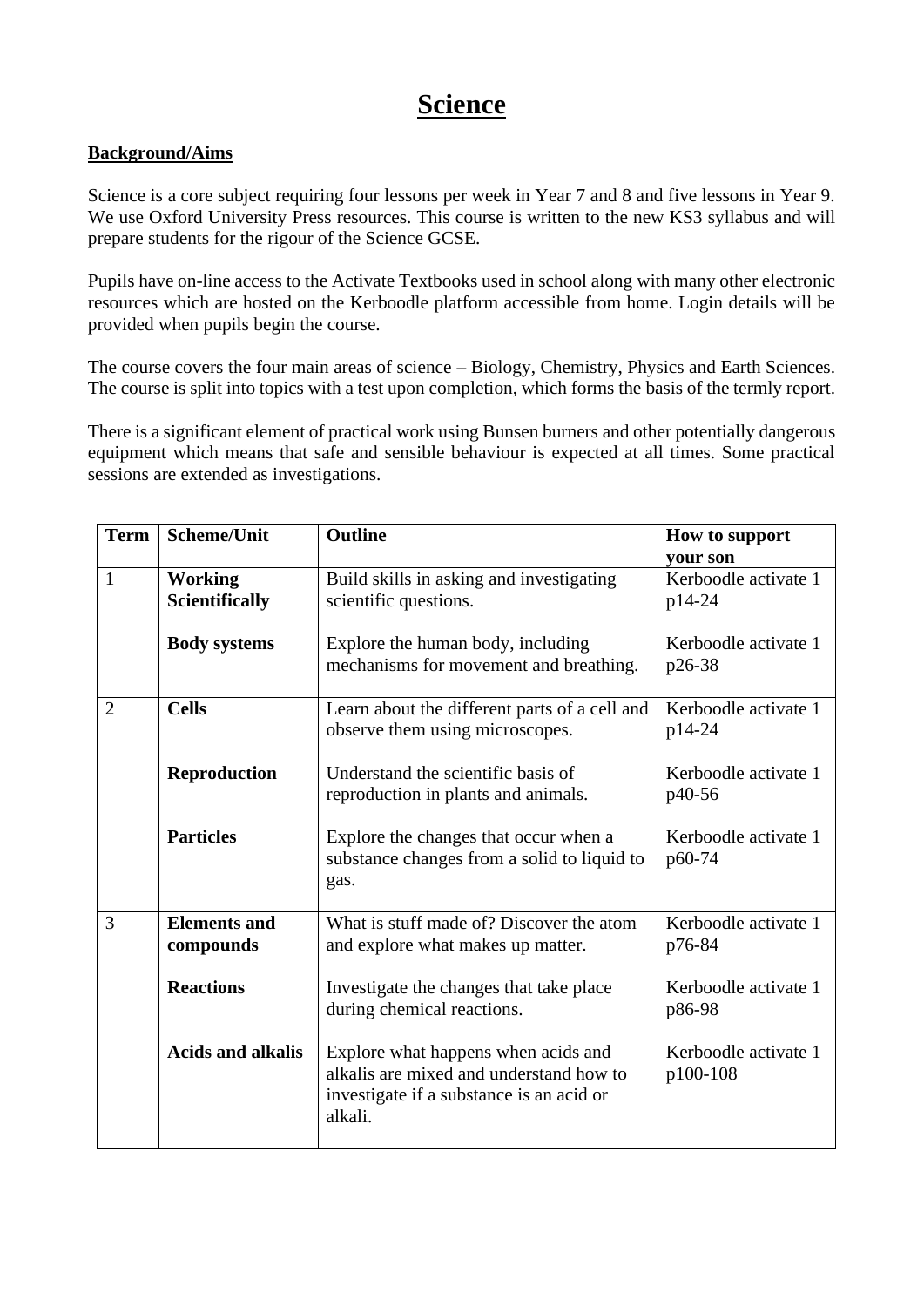| $\overline{4}$ | <b>Forces</b> | Learn about the forces that keep you from<br>falling through the floor and allow<br>astronauts to stand on the moon. | Kerboodle activate 1<br>p112-122 |
|----------------|---------------|----------------------------------------------------------------------------------------------------------------------|----------------------------------|
|                | Sound         | Understand how sound waves travel and<br>how our ears allow us to hear.                                              | Kerboodle activate 1<br>p124-134 |
| 5              | Light         | Contrast light waves to sound waves and<br>investigate reflection and refraction.                                    | Kerboodle activate 1<br>p136-146 |
|                | <b>Space</b>  | Discover the wonders of the solar system,<br>learning about the planets and the moon.                                | Kerboodle activate 1<br>p148-156 |
| 6              | <b>Health</b> | Learn what makes up a balanced diet and<br>how our bodies digest the food we eat.                                    | Kerboodle activate 2<br>$p4-20$  |

To check learning and understanding, key worksheets, glossaries and revision resources can be found on the VLE. The Activate textbook contains a useful summary for each section and end of chapter questions.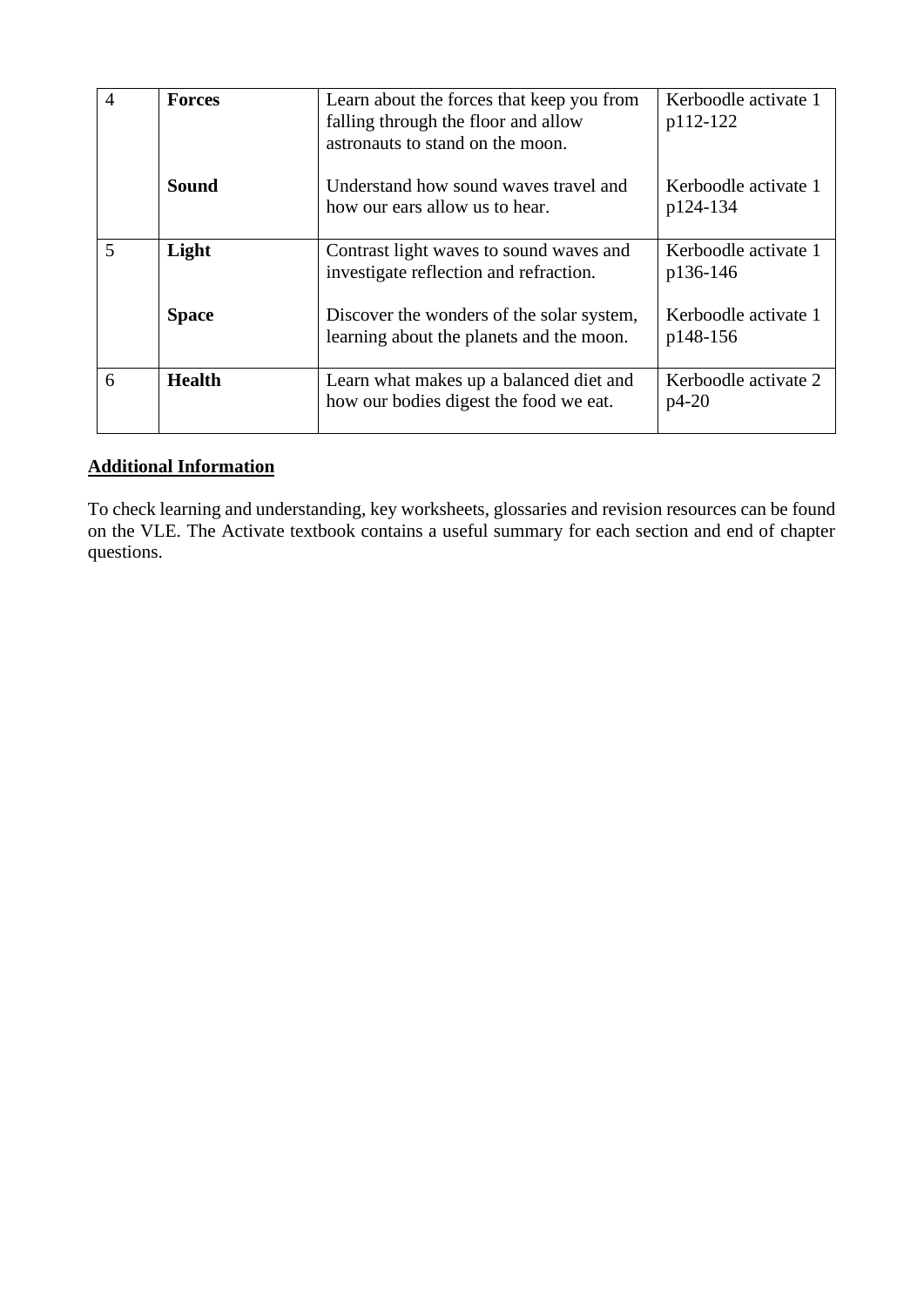## **Design Technology**

#### **Background/Aims**

At Northampton School *for Boys,* students in Year 7 study Design Technology for a double lesson per week. Students work in mixed ability groups and rotate around six modules over the year. Home Learning is set regularly comprising of tasks that complement and reinforce the learning in the classroom or workshop. In addition, each module has a Core Home Learning task that develops key skills in the subject. The use of ICT in Design Technology is very important therefore students start to learn to use industrial standard Computer Aided Design Software and explore modern Computer Aided Manufacturing processes.

Projects are knowledge led but also develop a wide range of practical skills offering opportunities to:

- Develop designing and making skills
- Increase knowledge and understanding of materials and components
- Nurture creativity and innovation through designing and making
- Explore existing products and the impact of effective design on social and moral values in society, Britain and beyond.
- Apply knowledge from other areas of the curriculum

| <b>Term</b>    | <b>Module</b>         | <b>Outline</b>                    | How to support your son           |
|----------------|-----------------------|-----------------------------------|-----------------------------------|
| 1              | <b>Computer Aided</b> | Students learn basic CAD skills.  | Students will be asked to         |
|                | <b>Design</b>         | They learn how to basic shapes    | complete a range of tutorials,    |
|                | (Tech Soft 2D         | and understand the advantages     | available on the VLE, teaching    |
|                | Design Tools v2)      | and disadvantages of CAD.         | them the basics of using CAD.     |
|                |                       | They use these skills to design   |                                   |
|                |                       | and manufacture a small plastic-  | It will be helpful if your son    |
|                |                       | based product that is designed to | has a PC with a Windows           |
|                |                       | include an Artist influence. They | operating system at home to be    |
|                |                       | develop their skills using CAM    | able to access the VLE and use    |
|                |                       | equipment including               | CAD software.                     |
|                |                       | Sublimation Printing and the      |                                   |
|                |                       | Laser Cutter.                     |                                   |
|                |                       |                                   |                                   |
| $\overline{2}$ | <b>Graphics</b>       | Students develop a range of       | Students will use the skills they |
|                |                       | traditional graphical skills      | have learnt to design a range of  |
|                |                       | including isometric and           | products in Design                |
|                |                       | perspective drawing, 3D crating,  | Technology.                       |
|                |                       | ellipses, orthographic composite  |                                   |
|                |                       | drawing and material rendering    | It is important that your son     |
|                |                       | techniques.                       | brings the correct drawing        |
|                |                       |                                   | equipment and colouring           |
|                |                       |                                   | pencils to lessons.               |
|                |                       |                                   |                                   |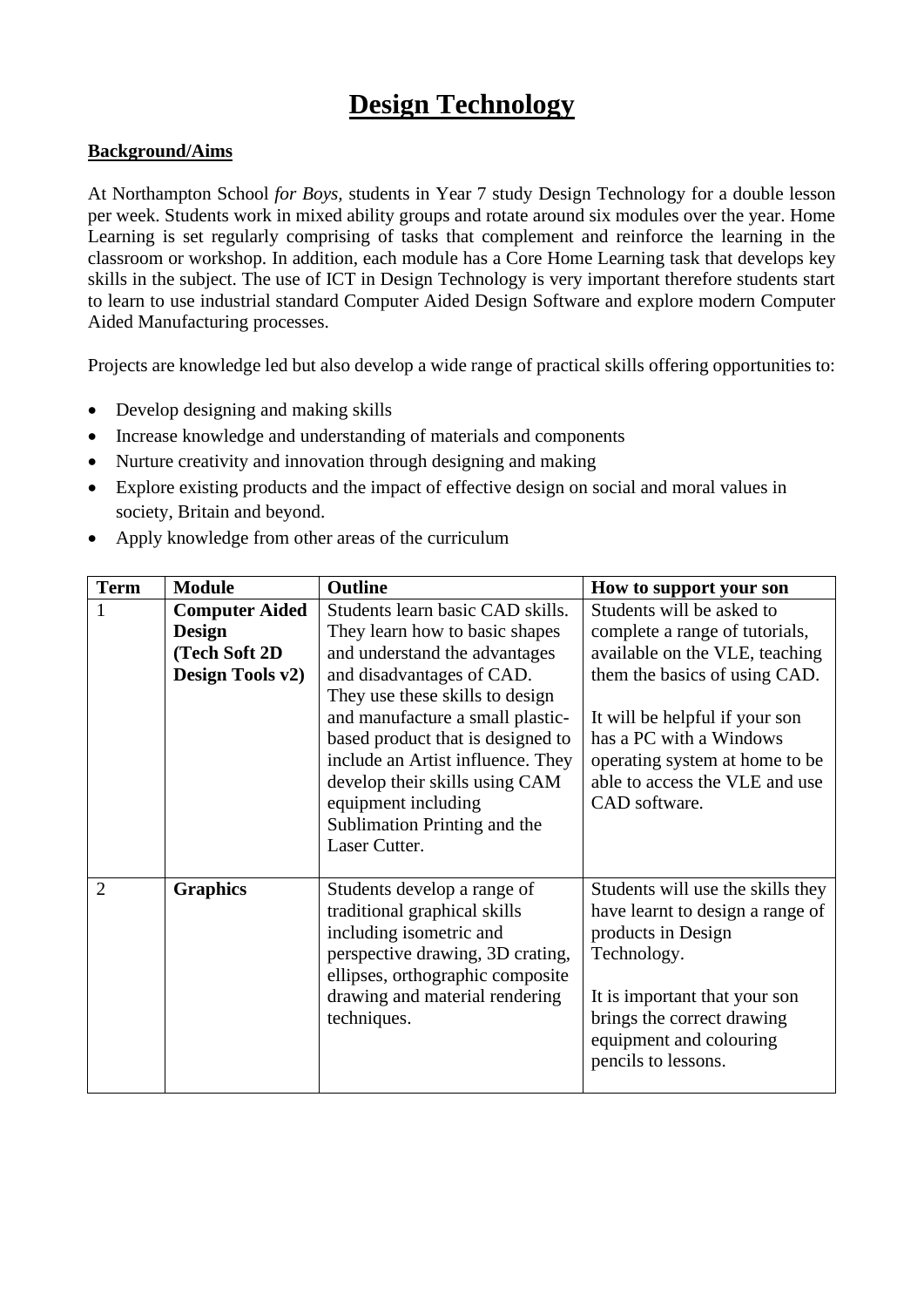| 3              | <b>Introduction to</b><br>the Workshop | Students will be inducted into<br>the woodwork shop and shown<br>how to use a range of tools,<br>machinery, and equipment<br>correctly and safely. Students<br>will then apply this knowledge<br>to make a phone stand out of<br>timber.                                       | Student will be asked to<br>solidify their Health and Safety<br>knowledge through written<br>tasks and online quizzes.<br>Students will require an apron,<br>pencil and basic drawing<br>equipment.                                                                                                      |
|----------------|----------------------------------------|--------------------------------------------------------------------------------------------------------------------------------------------------------------------------------------------------------------------------------------------------------------------------------|----------------------------------------------------------------------------------------------------------------------------------------------------------------------------------------------------------------------------------------------------------------------------------------------------------|
| $\overline{4}$ | Food                                   | Students learn basic Food<br>Hygiene and the safe use of tools<br>and equipment in a kitchen<br>environment. Students produce a<br>range of healthy dishes to take<br>home.                                                                                                    | Students will be asked to plan<br>recipes.<br>It would be helpful if you<br>could plan, prepare and cook<br>meals with your son.                                                                                                                                                                         |
| 5              | Game<br>controller                     | Students learn about product<br>evolution and ergonomic design.<br>Students develop their designing<br>skills to come up with new<br>concepts for familiar products<br>with a user in mind. Students<br>develop their skills via card<br>modelling and further<br>prototyping. | Students will learn core skills<br>used throughout their KS3 and<br>KS4 learning in areas such as,<br>user centered design,<br>prototyping, how to conduct a<br>product analysis and applying<br>ergonomics knowledge to a<br>range of products both in class<br>and through extended learning<br>tasks. |
| 6              | <b>Pencil case</b>                     | Students learn the importance of<br>colour theory and typography<br>and apply their knowledge to<br>create their own logo. Students<br>manufacture a durable pencil<br>case which they brand with their<br>logo to use at school.                                              | Students will be asked to<br>manufacture with accuracy.<br>It would be helpful to discuss<br>with your son measurement<br>conversion from CM to MM<br>and how accuracy leads to<br>quality.                                                                                                              |

Students will be provided with a folder to keep their work in whilst at school. Students will require an A4 folder to keep work neat and tidy in their school bag. It is essential that students have drawing equipment and colouring pencils to enable them to produce quality work in lessons and at home.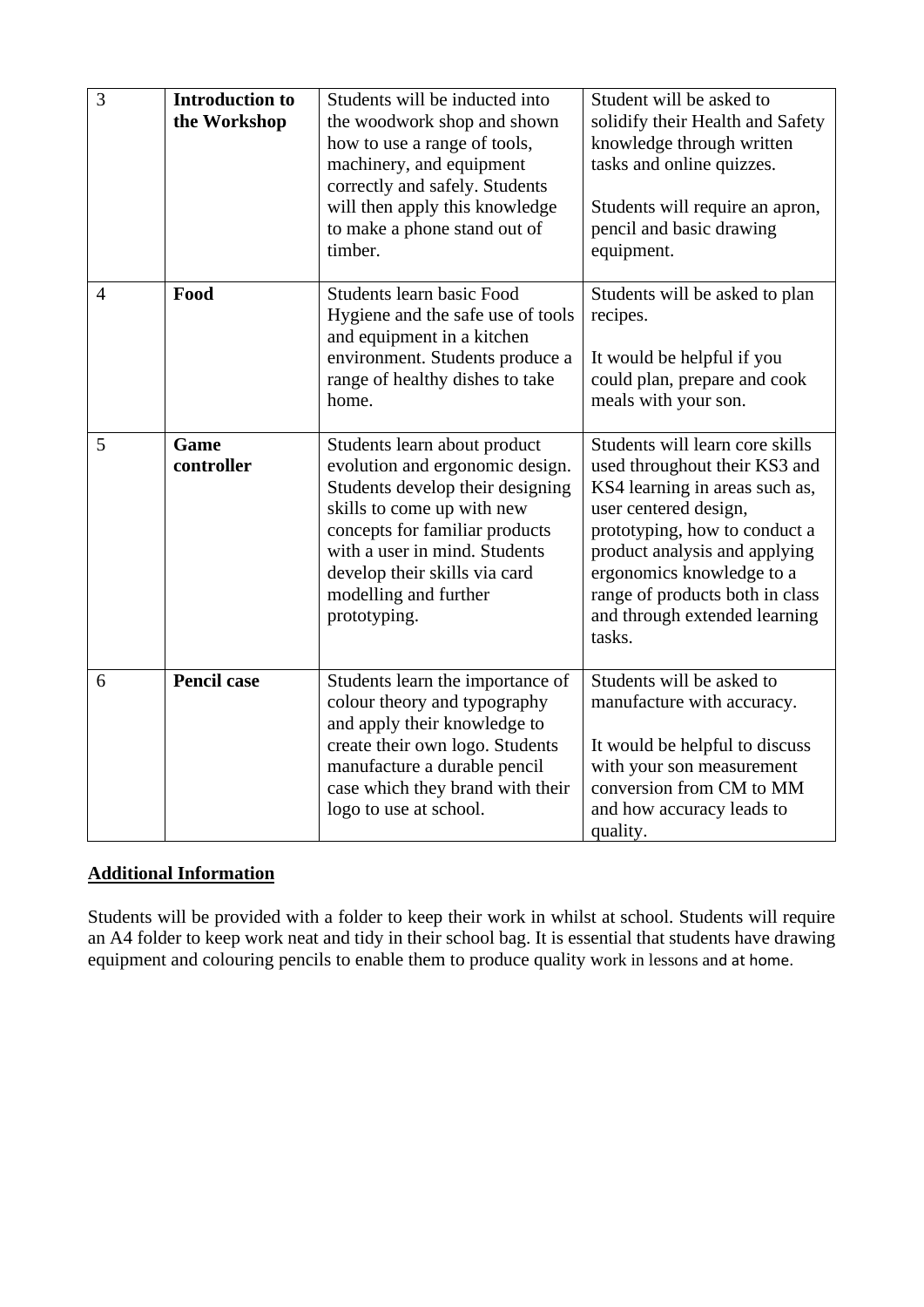## **Computer Science**

#### **Background/Aims**

- Understanding basic programming techniques;
- Developing ideas and making things happen;
- Modelling information;
- Reviewing, modifying and evaluating work as it progresses.

| <b>Term</b>    | <b>Scheme/Unit</b>                            | <b>Outline</b>                                                                                       | How to support your son                                                                                                                            |
|----------------|-----------------------------------------------|------------------------------------------------------------------------------------------------------|----------------------------------------------------------------------------------------------------------------------------------------------------|
| $\mathbf{1}$   | <b>Introduction &amp;</b><br><b>Animation</b> | Understanding the school<br>network & creating an<br>animation themed around e-<br>safety.           | Discuss the importance of<br>organization along with building<br>upon concepts of e-safety covered<br>in primary school.                           |
| $\overline{2}$ | <b>Myth Busters</b><br><b>Research Skills</b> | Using the Internet to search<br>effectively and evaluate<br>sources.                                 | Discuss the importance of<br>verifying information and not just<br>taking it at face value.<br>Demonstrate how to search safely<br>online.         |
| 3              | <b>Scratch</b><br>Programming                 | Using instructions and<br>sequences to create<br>animations and games.                               | Discuss the importance of<br>completing instructions and tasks<br>in an order.                                                                     |
| $\overline{4}$ | <b>Modeling</b><br><b>Information</b>         | Developing spreadsheets to<br>be used as models, using<br>formulas and functions.                    | Discuss the effect of changing<br>variables in a situation to provide<br>different outcomes.                                                       |
| 5              | <b>Binary &amp; Ciphers</b>                   | To understand the use of<br>different number systems<br>and how they can be used to<br>encrypt data. | Discuss the importance of privacy<br>when communicating and how<br>ciphers can be used to scramble<br>messages.                                    |
| 6              | <b>Computer Logic</b>                         | Using logic to solve<br>problems in a structured<br>manner.                                          | Discuss how to solve problems in<br>day to day life and the importance<br>of breaking down a problem into<br>smaller, more manageable<br>problems. |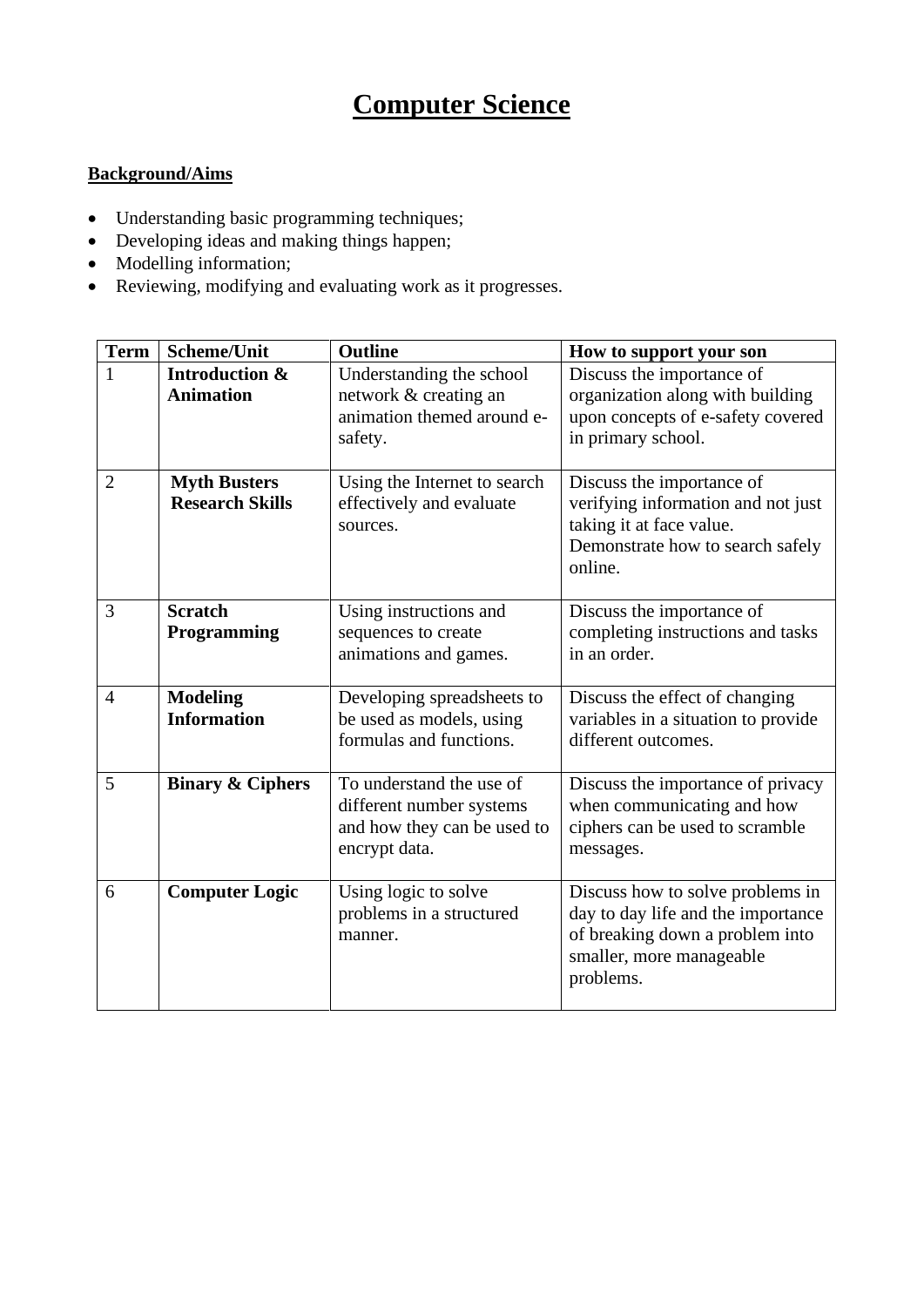#### **Modern Languages**

#### **Background/Aims**

Year 7 students will be studying one language to GCSE. The first term will consist of either consolidating prior knowledge from primary school, or, if the language is new to the pupil, going over the core fundamentals of the language, such as introductions, numbers, birthdays, accents and the alphabet.

| Year 7  | Term 1 | Term 2            | Term 3               | Term 4 | Term 5                  | Term 6 |
|---------|--------|-------------------|----------------------|--------|-------------------------|--------|
|         |        | Module 1          | Module 2             |        | Module 3                |        |
| French  |        | Personal identity | School and free time |        | Holidays & interests    |        |
| German  |        | Personal identity | School and free time |        | Holidays & interests    |        |
| Spanish |        | Personal identity | School and free time |        | Holidays and local area |        |

#### **Core knowledge**

As well as learning the relevant vocabulary for each topic at the end of Year 7, we will heavily focus on speaking and confidence with approaching and retaining core elements for a foreign language. All students should be able to identify and confidently use common grammatical terms in English and in the target language. This knowledge is essential as the foundation to developing language awareness and will also be beneficial to students in their use of English grammar. Each unit of work is designed to allow pupils to answer a key question in the target language. The title of the unit of work is the key question and these questions will form the bases of speaking and writing assessments later in the year.

#### **How you can help**

The topics in Year 7 are designed to broaden students' knowledge of themselves and the world around them, whilst learning a foreign language. Talking to your son about the topics he is studying, encouraging him to research and ask questions about things he has not understood, and reassuring him that the aim of the language course is about building on prior knowledge; will all help his confidence as a language learner. Pupils are provided with Knowledge Organisers for each unit of work studied in Year 7. These Knowledge Organisers have the core vocabulary and key grammatical points for each unit of work. They also have a number of activities that pupils can complete independently to revise key material and also extend their knowledge beyond what is taught in the classroom. The Knowledge Organisers, PowerPoints used in class and extension worksheets are all stored digitally on our Virtual Learning Environment for pupils to access and refer to all year round.

#### **Equipment**

- Ruler
- Blue, black and green pens
- Highlighter

#### **Home Learning**

Home Learning consists of a mixture of:

- Revision of core vocabulary
- Self-marking, low stakes vocabulary and grammar tests
- Extended pieces of writing
- Answering key questions
- Completing supplementary worksheets focussing on core skills

#### **Useful Websites**

wwww.quizlet.com The school's Virtual Learning Environment (VLE)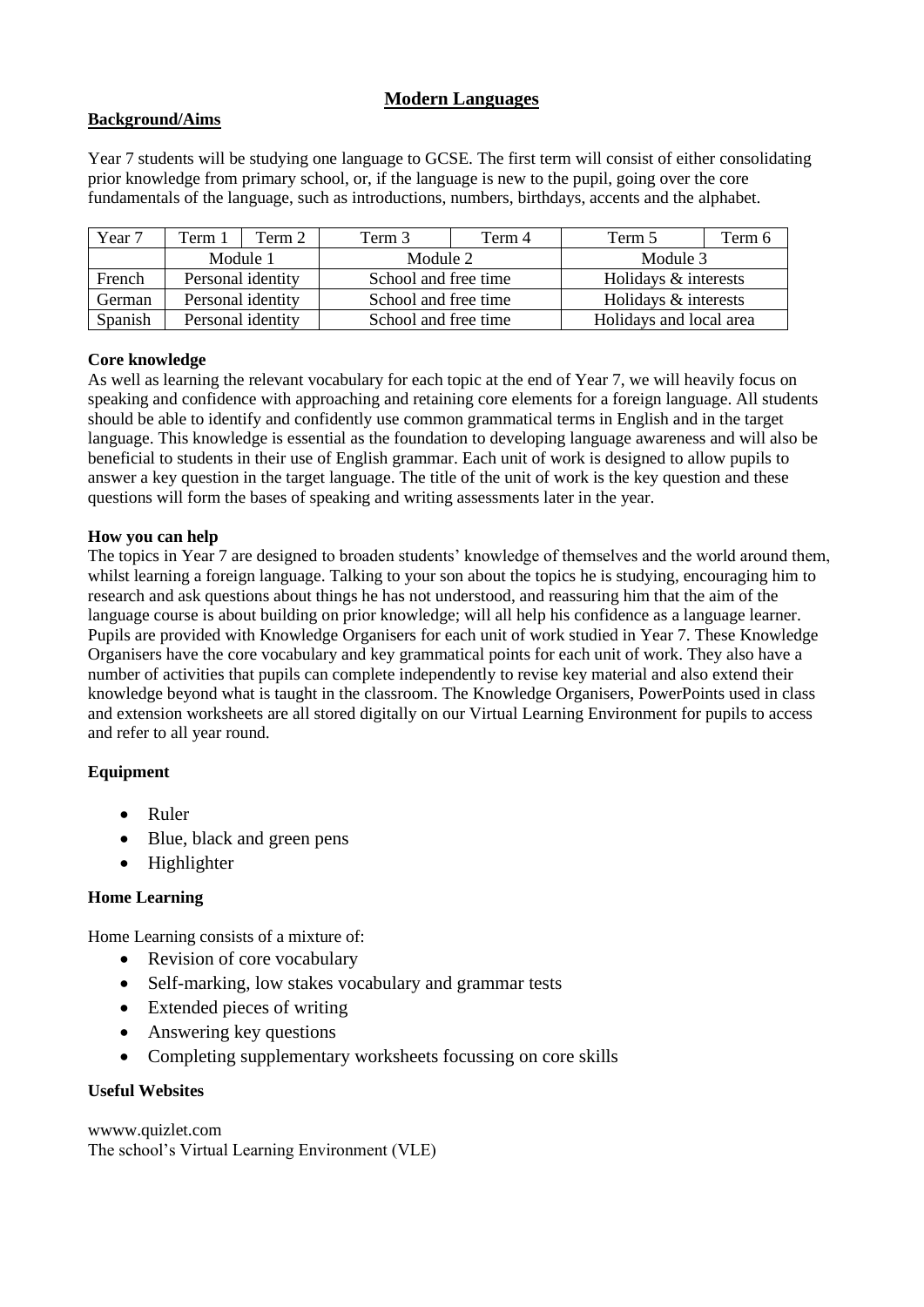## **Geography**

#### **Background/Aims**

Each student will have two lessons of Geography each week in Year 7.

By its nature Geography is a living subject. It is about what is happening in the world and the forces both physical and human that help shape it. Geography helps us to understand our world. It is about people and places; where and how we live, and perhaps most importantly it is about change. We are all part of this changing world.

With that in mind, it is important that you help your son become aware of current news items; talk and discuss them. Describe any connections with ourselves. Share newspaper articles, television programs and websites. Keep your eyes open and look around, change is happening all around. Assess whether the change is good or bad. Use Northampton as your starting point.

| <b>Term</b>    | <b>Scheme/ Unit</b>          | <b>Outline</b>                                | How to support your son                                             |
|----------------|------------------------------|-----------------------------------------------|---------------------------------------------------------------------|
| 1              | A) Baseline                  | How much do I know already? The               | Have a look at familiar places                                      |
|                | <b>Assessment</b>            | boys all come from different schools.         | with Geography in mind. OS                                          |
|                |                              | We like to assess their geographical          | maps and Satellite images of                                        |
|                |                              | knowledge at the start of the year.           | places.                                                             |
|                |                              |                                               | Start using useful websites such                                    |
|                | <b>B</b> ) Map Skills        | Map Work.                                     | as: www.mulitimap.co.uk                                             |
|                |                              | Map symbols, 4 and 6 figure grid              | www.google.earth                                                    |
|                |                              | references, contour lines, scale, maps        |                                                                     |
|                |                              | and photographs.                              |                                                                     |
|                |                              |                                               |                                                                     |
| $\overline{2}$ | C) Map Skills                | Map Work.<br>Map symbols, 4 and 6 figure grid | Start using OS maps and online<br>maps to help plan routes for days |
|                |                              | references, contour lines, scale, maps        | out.                                                                |
|                |                              | and photographs.                              |                                                                     |
|                |                              |                                               |                                                                     |
|                | D) Local Place               | A project looking at the catchment            | Identify where NSB is in the                                        |
|                | <b>Detectives</b>            | area of the school. Combining                 | town. Investigate where it is in                                    |
|                |                              | geographical skills with local study.         | comparison to other areas of                                        |
|                |                              |                                               | Northampton.                                                        |
|                |                              |                                               |                                                                     |
| 3              | E) Life in Brazil            | The study of large scale biomes in            | Start with research on the tropical                                 |
|                |                              | Brazil, with a focus on the Tropical          | rainforests, how people use them                                    |
|                |                              | Rainforests. Who uses these forests           | and the threats that they face.                                     |
|                |                              | and the damage being done to them.            | Research the Favellas of Brazil.                                    |
|                |                              | A look at the population of Brazil,           |                                                                     |
|                |                              | the cities and culture.                       |                                                                     |
|                |                              |                                               |                                                                     |
| 4              | <b>River and</b><br>$\bf{F}$ | The study of river features and               | Look out for features of rivers.                                    |
|                | Flooding                     | processes.                                    |                                                                     |
|                |                              |                                               |                                                                     |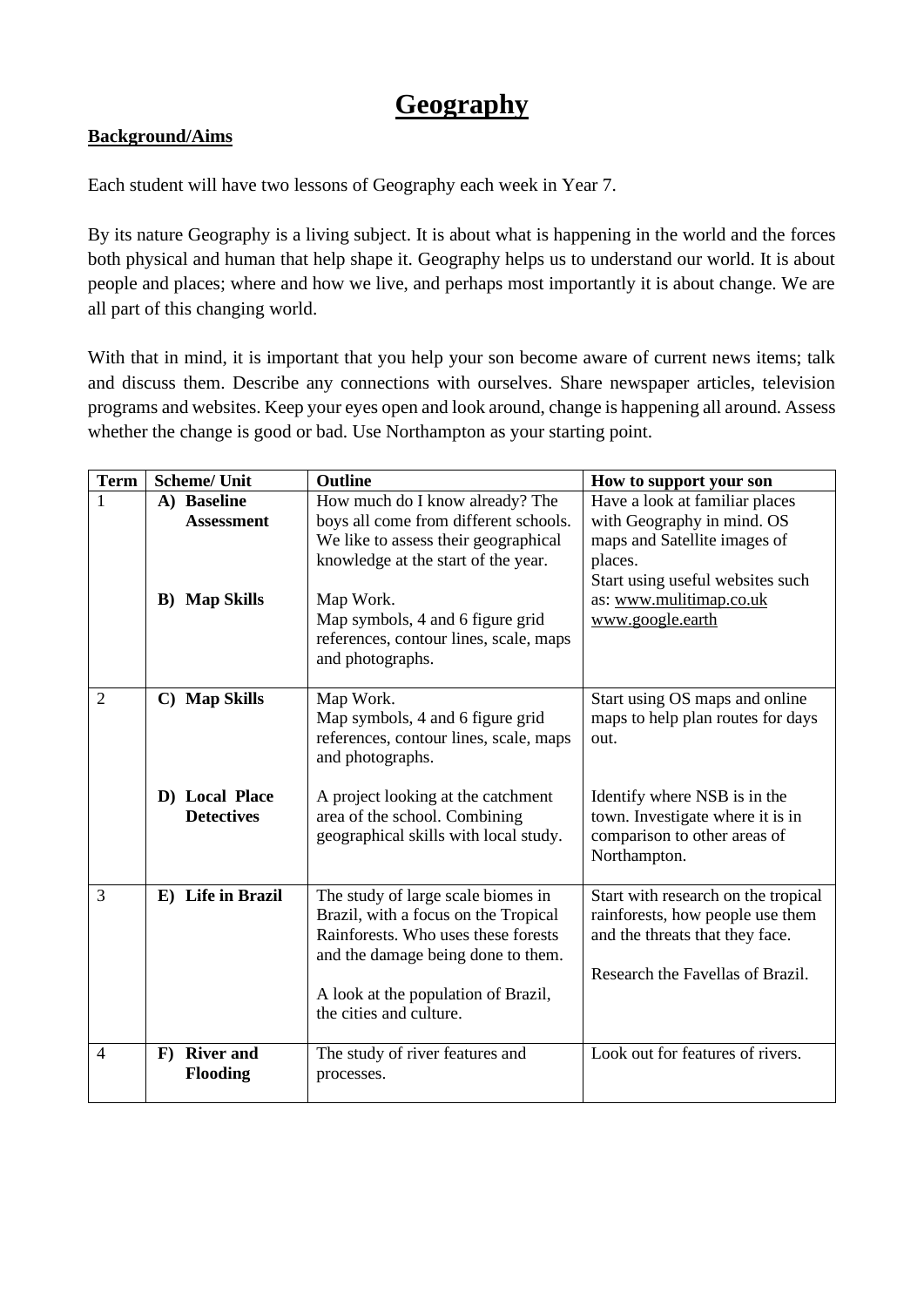| 5 | G) Rivers and<br><b>Flooding</b>    | The causes and impact of flooding on<br>people, places and the environment.<br>How flooding can be prevented.                             | Listen out for news items about<br>rivers and flooding.<br>Look for flood marks by rivers.<br>Look for images of Northampton<br>flooding.               |
|---|-------------------------------------|-------------------------------------------------------------------------------------------------------------------------------------------|---------------------------------------------------------------------------------------------------------------------------------------------------------|
| 6 | H) People, places<br>and settlement | Understand how and why places<br>have become established where they<br>are.<br>A study on the past, present and<br>future of Northampton. | Identify the old and new parts of<br>places. Ask questions about how<br>and why these places have<br>changed.<br>Think about place and street<br>names. |

#### **Pupils' Progress**

Pupils record their Effort Grades and Working At Levels in their exercise book.

Each student will have a personal target sheet in their exercise book where they will record their score, grades and personalized learning targets.

Pupils will use green pen to show how they can improve their classwork and homework.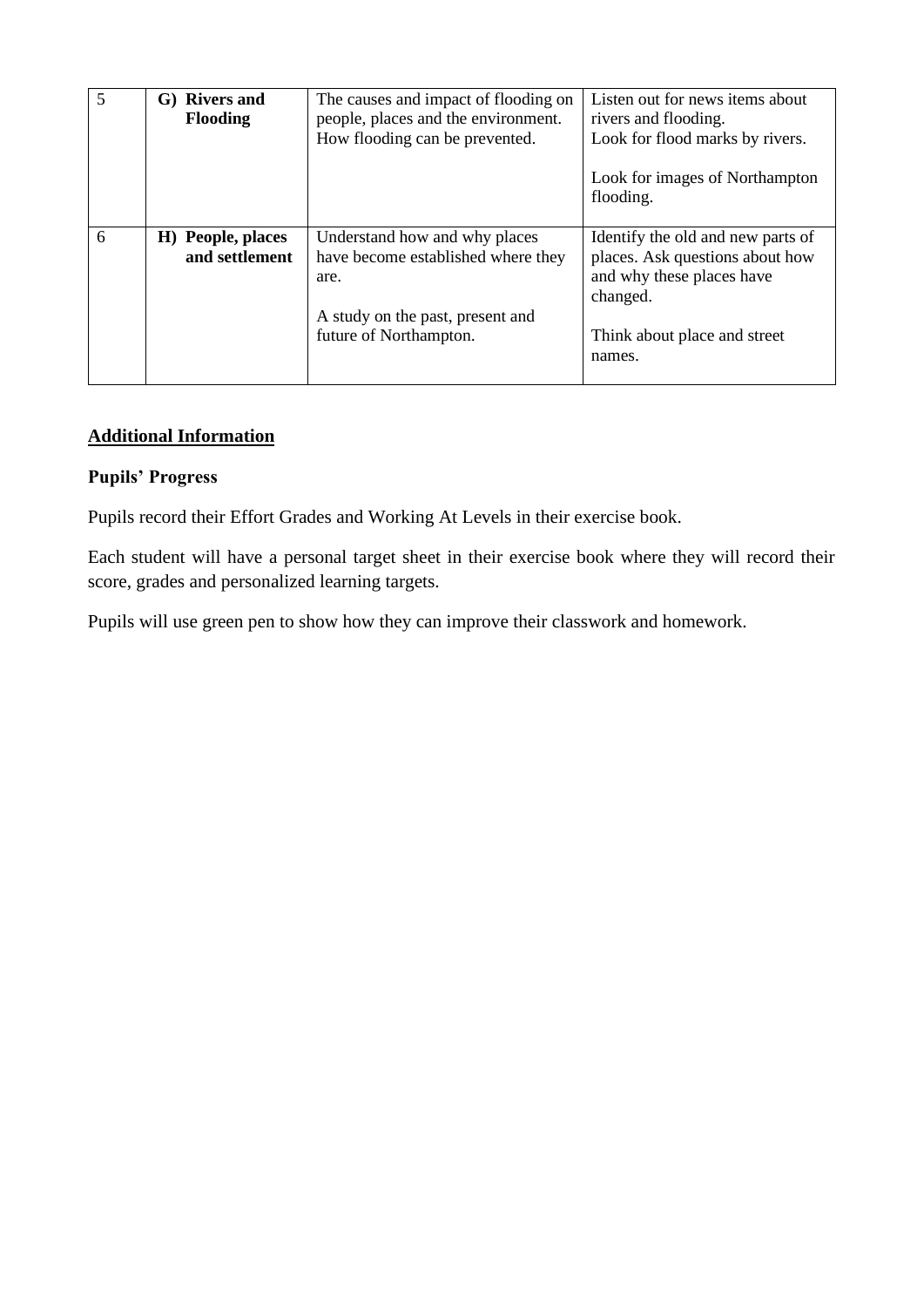## **History**

#### **Background/Aims**

Within the History department at NSB we recognise the importance of history both as an academic discipline as well as an important basis for their life outside of education. The department is committed to creating inquisitive, resilient students who question source material, arrive at substantiated judgements and have a broad understanding of the chronology of History. Moreover, we aim to demonstrate how the world we live in has been shaped by the past.

Each student will have 2 lessons of History each week in Year 7. Over the next three years' student will study a wide span of History from early medieval to modern day, as well as covering a range of key concepts, skills and issues.

Through these essential ideas and skills, the History department endeavours to excite the students and encourage their curiosity about the past and foster a love of learning. Ultimately, it is our aim to develop transferable skills such as analysing, communicating and critical thinking, as there are very few jobs that do not require these skills.

Student's progress is monitored closely across the school and we actively encourage them to become independent learners who take responsibility for their development within the subject. Within History each student will receive a Minimum Achievement Grade and a Target Achievement Grade which they will be able to measure themselves against throughout the year.

Pupils' work will be marked by their teacher in red pen and they will respond to feedback in green pen to demonstrate that they have understood the feedback given and any targets for improvement, ultimately creating an active dialogue between the class teacher and the student.

| <b>Term</b>    | <b>Scheme/Unit</b>                                                           | Outline                                                                                                                                                                                                                                                   | How to support your son                                                                                                                                                    |
|----------------|------------------------------------------------------------------------------|-----------------------------------------------------------------------------------------------------------------------------------------------------------------------------------------------------------------------------------------------------------|----------------------------------------------------------------------------------------------------------------------------------------------------------------------------|
| 1              | <b>Vikings and the</b><br><b>Norman</b><br><b>Conquest</b>                   | Introduction of key historical<br>$\bullet$<br>skills<br>Who were the Vikings?<br>٠<br>Why did Harold Godwinson take<br>$\bullet$<br>the throne?<br>What happened at the Battle of<br>٠<br><b>Hastings</b>                                                | www.bbc.com/educationalclips<br>https://www.historyextra.com/perio<br>d/viking/a-brief-history-of-the-<br>vikings/                                                         |
| $\overline{2}$ | <b>Changes to</b><br><b>England under</b><br><b>William the</b><br>Conqueror | The introduction of the<br>$\bullet$<br>Domesday Book<br>How did William utilise castle<br>$\bullet$<br>building to keep control<br>What was the Feudal and how<br>$\bullet$<br>did that change England?<br>Case Study: Siege of Rochester<br>٠<br>Castle | https://www.ducksters.com/history/<br>middle_ages/william_the_conquero<br>r.php<br>https://www.youtube.com/watch?v<br>$=$ Kn320EvjS0<br>https://ks3historyhelp.weebly.com/ |
| 3              | Crusades,<br>religion and the<br><b>Islamic World</b>                        | How important was religion in<br>$\bullet$<br>the Middle Ages<br>Why did people go on Crusade?<br>$\bullet$<br>What was the impact of these<br>$\bullet$<br>conflicts on Islam and<br>Christianity?                                                       | https://www.bbc.com/bitesize/guide<br>s/zjbj6sg/revision/1                                                                                                                 |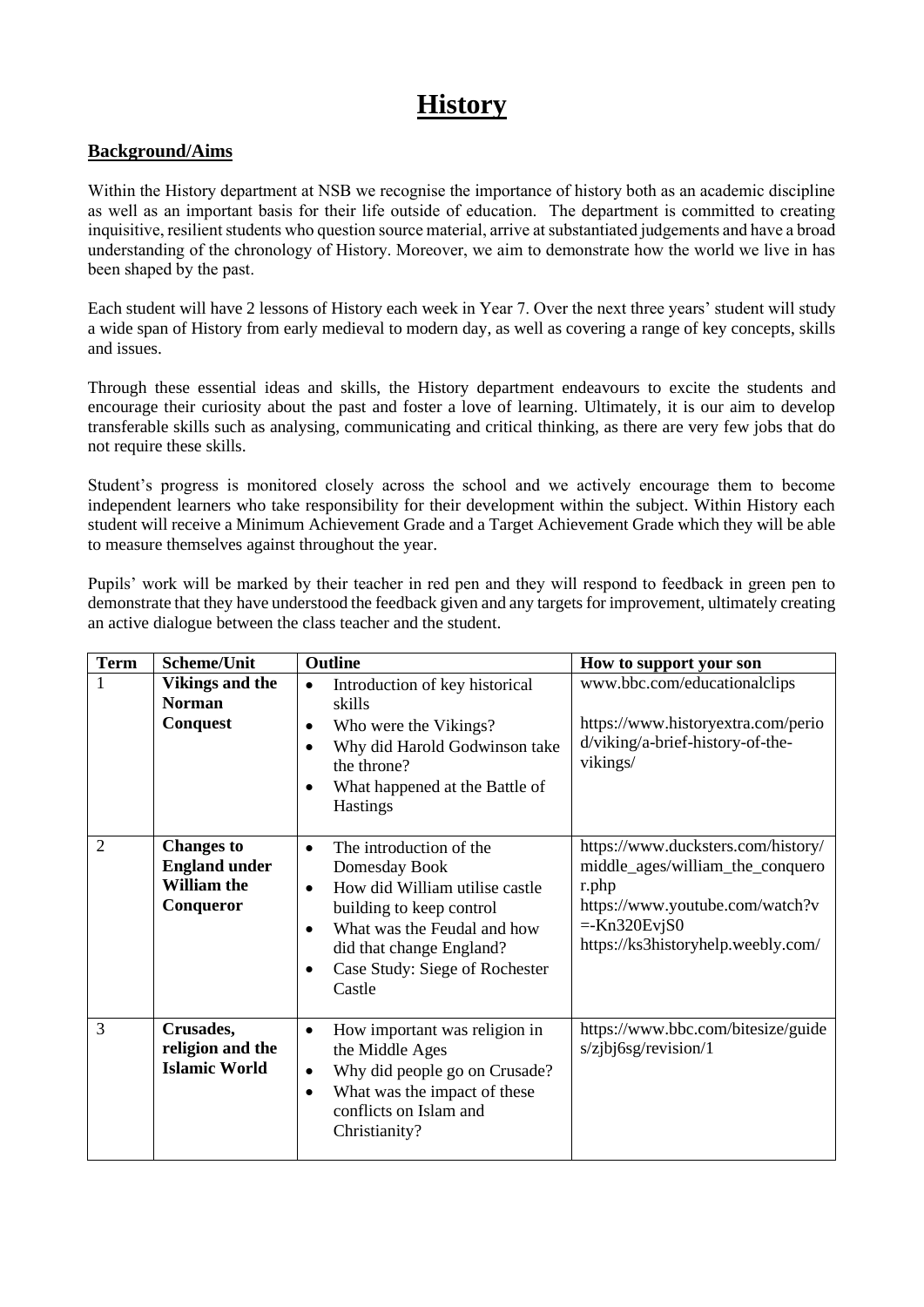| $\overline{4}$ | <b>Social change</b><br>and rebellion<br>within England               | Why did the Plague arrive in<br>$\bullet$<br>England?<br>What was the impact of the<br>$\bullet$<br><b>Black Death?</b><br>What happened during the<br>Peasant's Revolt?                                                   | https://www.historylearningsite.co.<br>uk/medieval-england/peasants-<br>revolt/                                                                                                                                       |
|----------------|-----------------------------------------------------------------------|----------------------------------------------------------------------------------------------------------------------------------------------------------------------------------------------------------------------------|-----------------------------------------------------------------------------------------------------------------------------------------------------------------------------------------------------------------------|
| 5              | The 100 Years'<br>War and the<br><b>Early Tudor</b><br><b>Dynasty</b> | What caused the 100 Years'<br>$\bullet$<br>War?<br>Case Study: Battle of Agincourt<br>٠<br>What was the impact of Joan of<br>$\bullet$<br>Arc?<br>How did the Tudors take the<br>$\bullet$<br>throne?                      | https://ks3historyhelp.weebly.com/t<br>he-hundred-years-war.html#<br>https://www.ducksters.com/history/<br>middle_ages/hundred_years_war.p<br>hp                                                                      |
| 6              | <b>Henry VIII and</b><br>the Break with<br>Rome                       | Why did Henry VIII Break with<br>$\bullet$<br>Rome?<br>How did the Break with Rome<br>$\bullet$<br>impact England?<br>Does Mary I deserve her<br>٠<br>nickname?<br>How did society change within<br>٠<br>the Tudor period? | https://www.bbc.com/bitesize/guide<br>s/zrpcwmn/revision/3<br>https://www.historyonthenet.com/h<br>enry-viii-and-the-break-with-rome-<br>timeline<br>http://www.primaryhomeworkhelp.<br>co.uk/tudors/reformation.html |

#### **There are 2 clear structures that we adopt when teaching History:**

#### **When writing paragraphs:**

#### **FOCUS:**

The students should start every paragraph by using key words of the question (KWQ) and introducing the topic for that paragraph. Eg *"William the Conqueror won the Battle of Hastings because of effective leadership."* **EXPLAIN:**

The students should then explain whatever point they have made in their opening sentence. Eg *"William was a strong and effective leader which meant that he could inspire his troops to continue, unite his forces behind him and make tactical decisions that would ultimately lead to victory."*

#### **CONTEXT:**

Students should then give a piece of evidence/and example of what they have just explained. Eg *"An example of this leadership is when William ordered some of his men to run away as he they were retreating and this meant that Harold's army followed and consequently broke their shield wall. This meant that William could use his archers to destroy Harold's front line.*

#### **RECAP:**

Students should always finish their final sentence by linking back to the original question. Eg "*This meant that William's tactical awareness helped him win the Battle of Hastings."*

#### **When analysing sources:**

#### **COMMENT:**

Students should always make a comment about the source using key words of the question (KWQ). Eg *"The source tells us that William was a brave leader"*

#### **CONTENT:**

Students should then pick out a quote or a detail from the source to support the point they have just made. Eg. *"This can be shown by the quote 'Three horses were killed under him and three times he leapt back up unafraid and continued fighting.'"*

#### **CONTEXT:**

Students should then support this quote with some context. I.e., an extra detail that they have that is not in the source that is relevant to the question. Eg. *"In context we know that William was a skilled horseman and had fought in 3 previous battles before this."*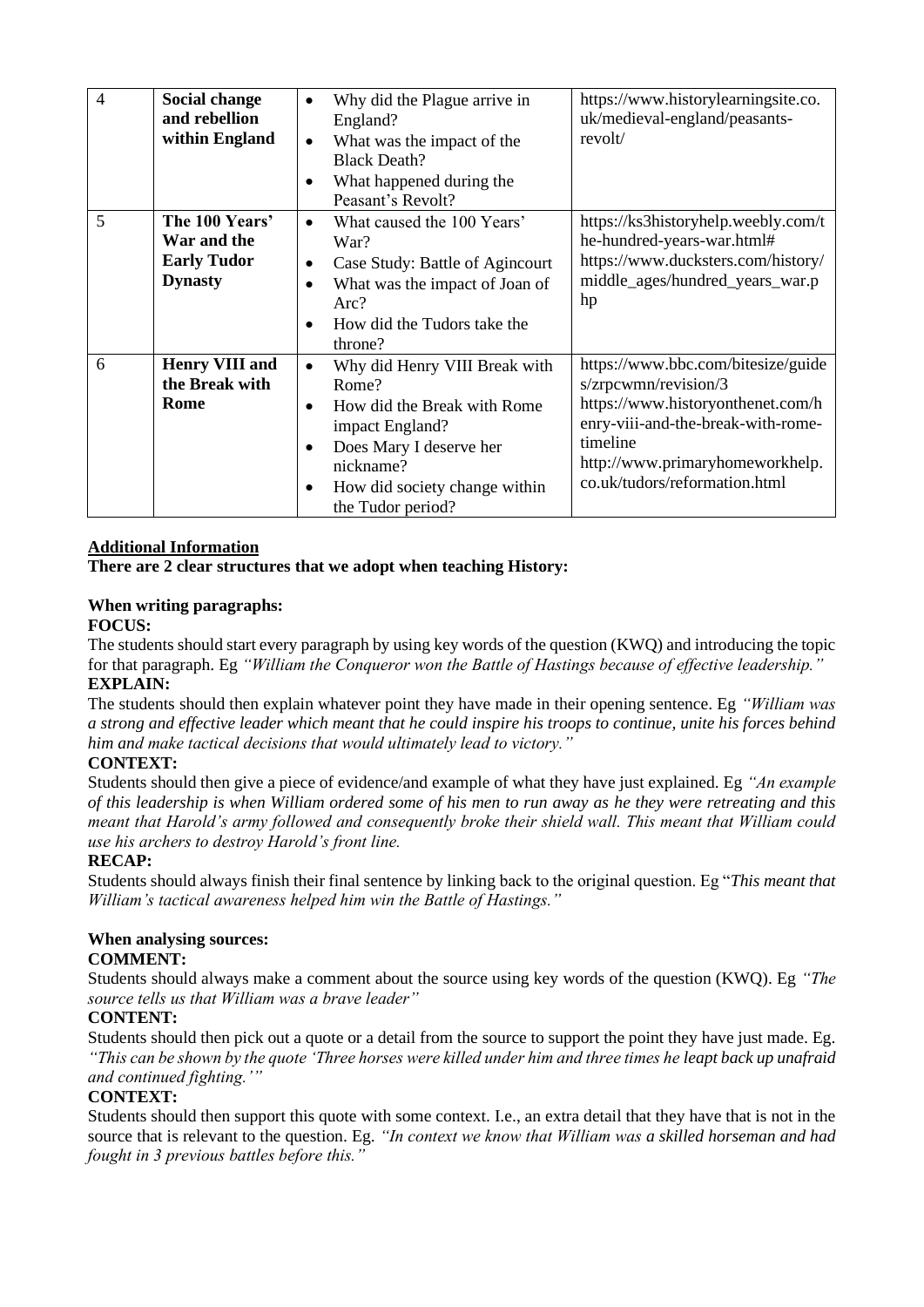#### **What will the termly assessments look like in year 7?**

They will always be marked out of 20. Below are some examples of the types of questions that they may get asked, although this is not an exhaustive list and question types and marks may vary depending on the particular topics:

- "Describe..." [2 marks]
- "Explain why...." [10 marks]
- "What is the message of this source?" [5 marks]
- "Why is this source useful to a historian [5 marks]
- BOLD STATEMENT. "How far do you agree with this statement?" [18 marks]
- "Outline 3 examples of..." [5 marks]

#### **Students will gain higher marks for doing the following things within their answers:**

- Show a deep understanding of the topic being assessed by adding detail to their answers
- Explain the points they make thoroughly
- Link back to the question and make sure everything they say is relevant and articulate
- Stick to the above structures *if appropriate*
- Use linking language between paragraphs and show how one point and can lead to another
- Make judgements about 'main causes

#### **Some useful phrases to include in answers and demonstrate understanding are:**

| <b>Adding Similar Ideas</b> | <b>Cause and Effect</b> | Contrast/Comparison | Interpretation         |
|-----------------------------|-------------------------|---------------------|------------------------|
| <b>Together</b>             |                         |                     |                        |
| "In addition to"            | "Therefore"             | "However"           | "This was important    |
| "Also"                      | "This meant that"       | "On the other hand" | because"               |
| "Similarly"                 | "As a result of this"   | "Nevertheless"      | This can be shown      |
| "Equally"                   | "Because"               | "Although"          | because"               |
| "Moreover"                  | "This led to "          |                     | "This source suggests" |
| "Furthermore"               |                         |                     | that because"          |

#### **Key Words used in each topic:**

| Term 1       | Term 2          | Term 3     | Term 4         | Term 5          | Term 6             |
|--------------|-----------------|------------|----------------|-----------------|--------------------|
| Chronology   | Tactics         | Saracen    | Poll Tax       | Agincourt       | Reformation        |
| Source       | Bayeux          | Islamic    | Discipline     | Homage          | <b>Dissolution</b> |
| Evidence     | Tapestry        | Jerusalem  | Revolt         | Aquitaine       | Catholic           |
| Consequence  | Housecarl       | Christians | Pardons        | Deposed         | Protestant         |
| Artefact     | Conquest        | Massacre   | Mile End       | Coup            | Pope               |
| Significance | Mangonel        | Saladin    | Wat Tyler      | Crest           | Heir               |
| Interpret    | Motte and       | Mosque     | John Ball      | Martyr          | Martin Luther      |
| Scandinavia  | Bailey          | Holy       | Looting        | Captured        | Excommunication    |
| Monasteries  | Loyalty         | Sepulchre  | <b>Bubonic</b> | Complacency     | Tudors             |
| Danelaw      | Villein         | Clermont   | Pneumonic      | <b>Bosworth</b> | <b>Bosworth</b>    |
| Wessex       | Feudal          | Technology | Flagellant     | Lancastrian     | <b>Dissolution</b> |
| Anglo-Saxon  | System          | Knowledge  | buboes         | Yorkist         | Annulment          |
| Heir         | <b>Barbican</b> | Tolerated  | Plague         | Usurper         | Divorce            |
| Lindisfarne  | Concentric      | Damascus   | Zodiac         | Conspiracy      | Indulgences        |
| Conquering   | Siege           | Pope Urban | Cure           | Archers         | Purgatory          |
|              | Portcullis      | Worship    |                |                 |                    |
|              | Domesday        |            |                |                 |                    |
|              | Palisade        |            |                |                 |                    |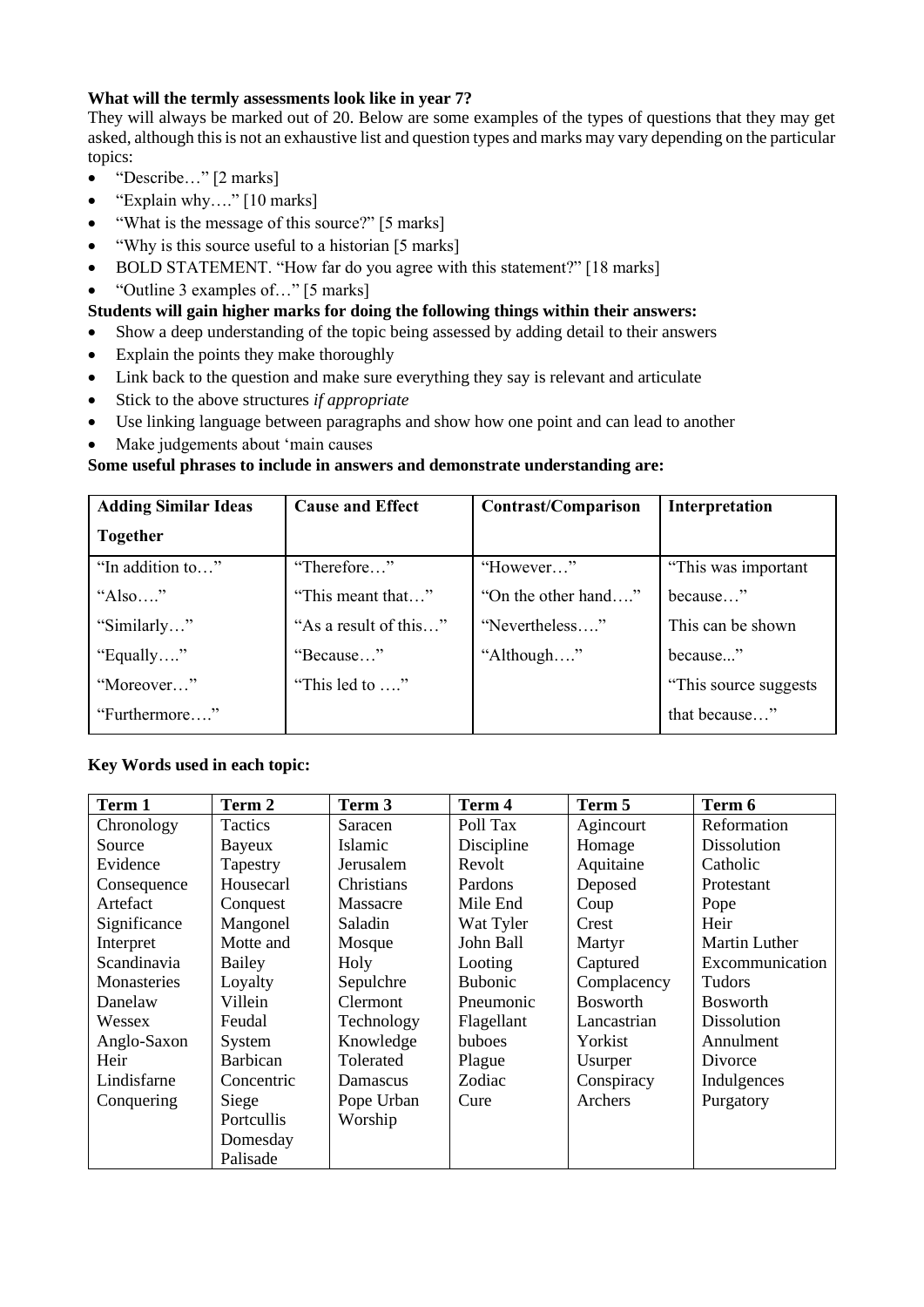## **Religious Education**

#### **Background/Aims**

Religious Education forms part of the Curriculum for all students in Years 7, 8 and 9 following the Northamptonshire Agreed Syllabus. It is offered as an option in the GCSE curriculum for Years 10 and 11 and is a popular choice with excellent achievement grades. Religious Studies, Philosophy and Ethics is offered at A Level for study in Year 12 and 13.

At Northampton School for Boys we are increasingly concerned with familiarising the students with the principle beliefs and practices of the world's major faiths. We also aim to help them grapple with some of the basic questions that human beings ask and to reflect, in as great depth as they are able, on the experiences that life brings their way.

It is hoped that through their RE studies students will begin to understand that there are questions in life that cannot be answered intellectually or with any certainty and that they may go on asking them in a variety of ways for the rest of their lives. Equally, it is our hope that students develop the ability to understand and respect cultures and ideals that contrast with their own as part of healthy discussion and insight.

| <b>Term</b>    | Scheme/Unit                            | <b>Outline</b>                                                                                                                                                                           | How to support your son                                                                                                                                                                             |
|----------------|----------------------------------------|------------------------------------------------------------------------------------------------------------------------------------------------------------------------------------------|-----------------------------------------------------------------------------------------------------------------------------------------------------------------------------------------------------|
| $\mathbf{1}$   | <b>What Is</b><br><b>Religion?</b>     | What types of questions do we ask?<br>Where do we find our answers?<br>What is important to me?<br>What is good proof for our beliefs?<br>Places of Natural Awe and Wonder.              | Encourage the boys to ask<br>questions.<br>Discuss current issues and<br>their opinions.<br>Encourage the boys to<br>explain their opinions.                                                        |
| $\overline{2}$ | <b>Who was Jesus</b><br><b>Christ?</b> | Analysis of the events and their<br>meaning.<br>The various roles of Jesus:<br>Teacher, Saviour, Messiah, Role<br>Model.<br>Christian beliefs about Jesus.                               | Discuss the views of<br>Christianity and their<br>opinions on it.<br>Encourage boys to research<br>different denominations of<br>Christianity and their<br>views.                                   |
| 3              | <b>Animal Rights</b>                   | Do humans have the right to exploit<br>animals.<br>Religious views, both Eastern and<br>Western religions.<br>Uses of animals<br>Vegetarianism and Veganism                              | Visit a zoo or nature reserve<br>and consider why they<br>operate the way they do.<br>Discuss different views on<br>food coniderations.<br>Encourage boys to research<br>religious views on animals |
| $\overline{4}$ | Hinduism as a<br>living religion       | Is Hinduism a Mon-theistic or<br>polytheistic religion?<br>Hindu understanding of God.<br>Hindu Worship and Rituals.<br>Hindu attitudes to religion.<br>Hindu beliefs put into practice. | Consider ideas of equality<br>and religious diversity.<br>Look at films such as 'Life<br>of Pi' and discuss the<br>questions it raises.                                                             |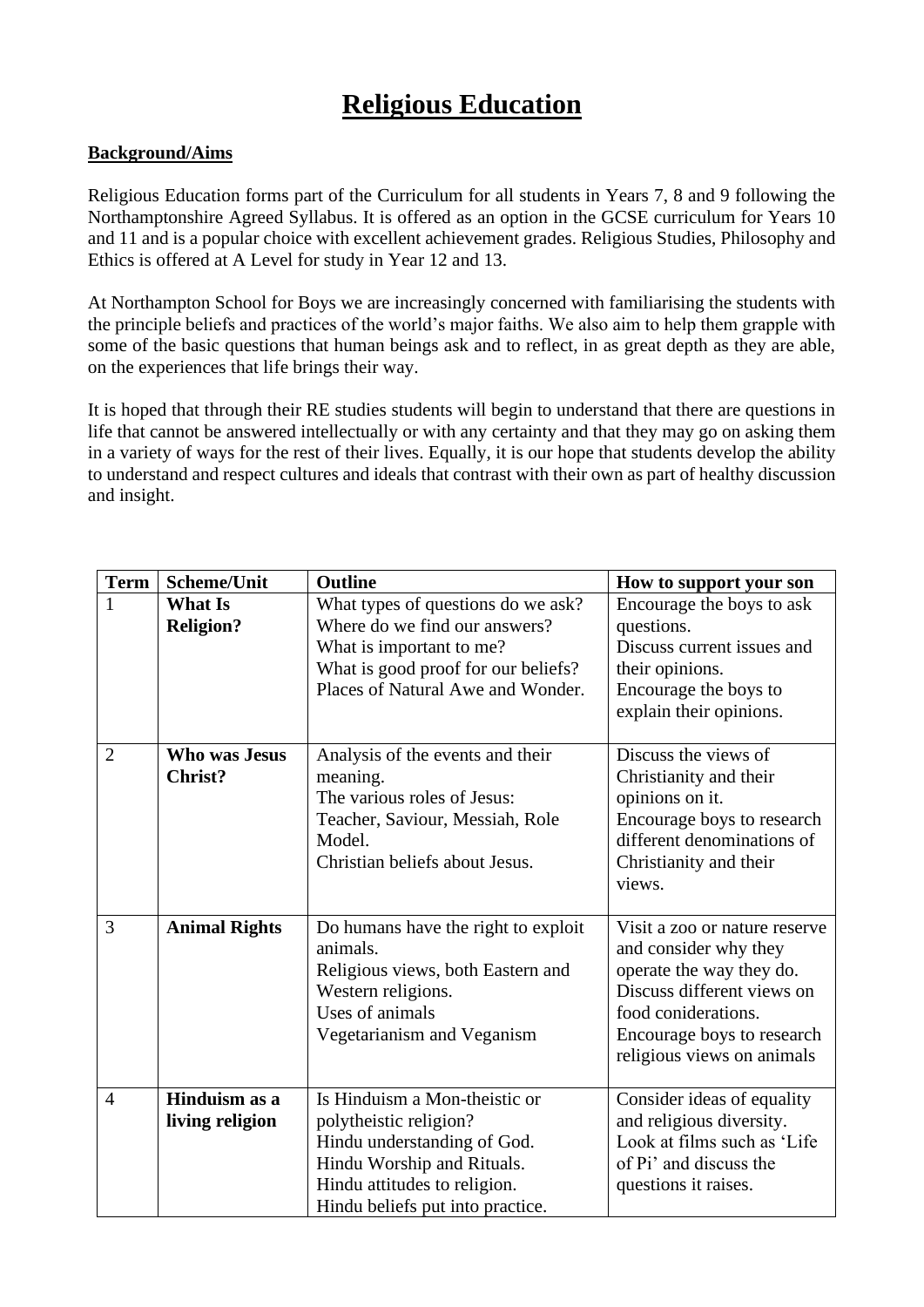|   |                                            |                                                                                                                                                                 | Encourage boys to see the<br>common features of<br>religions.                                                                                             |
|---|--------------------------------------------|-----------------------------------------------------------------------------------------------------------------------------------------------------------------|-----------------------------------------------------------------------------------------------------------------------------------------------------------|
| 5 | <b>Buddhism as a</b><br>living religion    | The life of the Buddha.<br>The teachings of the Buddha.<br>How Buddhists live.<br>Meditation and its purpose.<br>The influence of Buddhism in today's<br>world. | Encourage boys to reflect<br>on how our actions affect<br>our lives.<br>Practice mindfulness.<br>Research Buddhism in<br>Northampton.                     |
| 6 | <b>Inspirational</b><br><b>Individuals</b> | Concepts of justice and becoming<br>inspirational<br>Martin Luther King, Desmond Tutu,<br>Greta Thunberg, Alan Turin etc                                        | <b>Research Martin Luther</b><br>King.<br>Discuss types of<br>discrimination.<br>Talk about current issues of<br>discrimination.<br>Visit Bletchley Park. |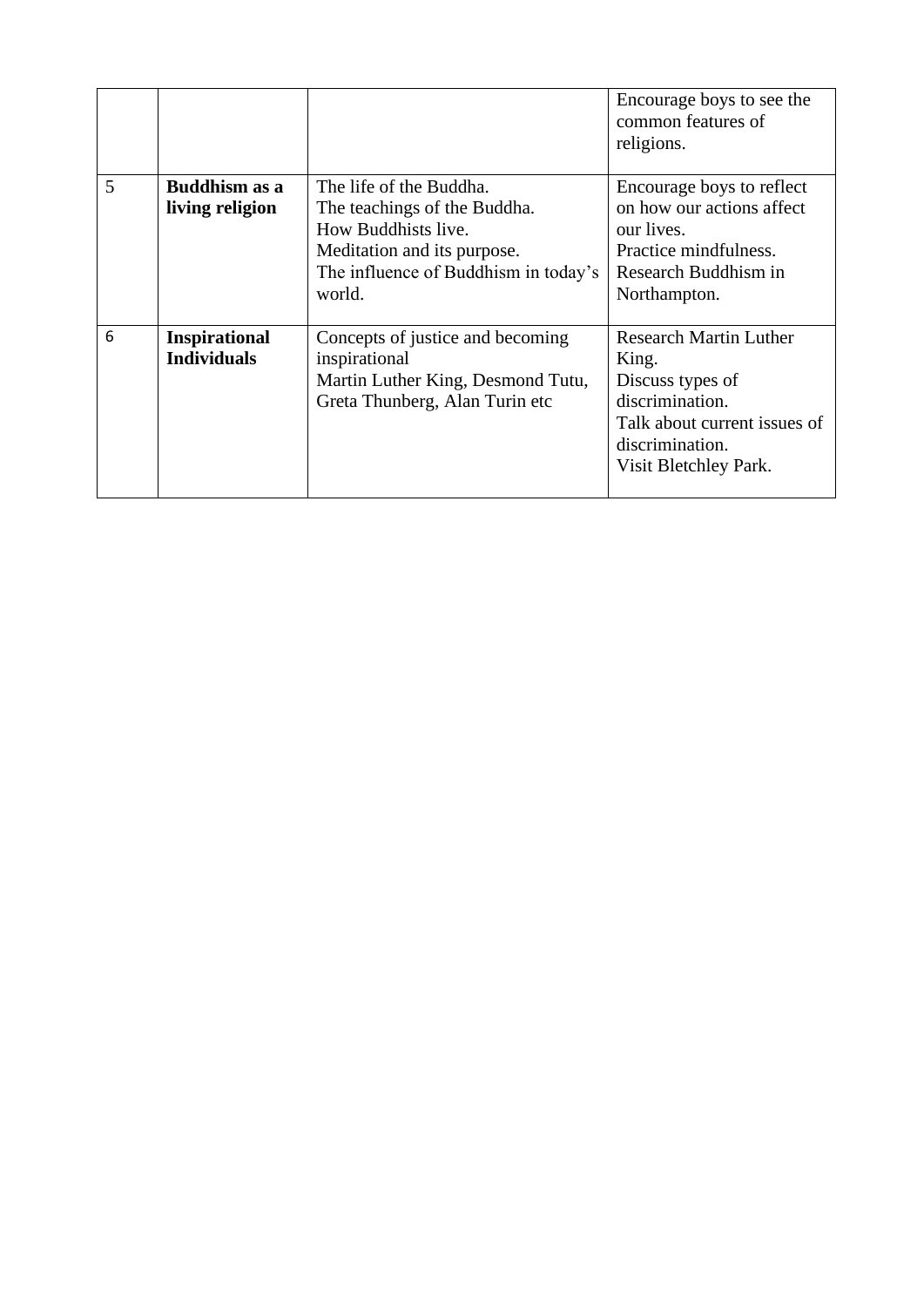#### **Background/Aims**

This year will provide opportunities for students to learn and develop a number of key skills in Art which will be useful throughout their art education. The schemes are designed to enable students to have fun and be creative whilst exploring a variety of artists, techniques and processes. Throughout the Art course, students will develop their creative thinking skills, ability to problem solve and learn both independently and collaboratively.

| <b>Term</b> | Scheme/Unit      | Outline                                                        | How to support your son                                                           |
|-------------|------------------|----------------------------------------------------------------|-----------------------------------------------------------------------------------|
| 1&2         | <b>Formal</b>    | Students will explore the formal                               | Be prepared for lessons with the correct                                          |
|             | <b>Elements</b>  | elements of Art to develop their                               | equipment (pen, pencil, colouring                                                 |
|             | Project          | subject knowledge. There will                                  | pencils, rubber, ruler and sharpener).                                            |
|             |                  | be a particular focus on the                                   | Have access to the internet and ideally a                                         |
|             |                  | development of drawing and                                     | printer for home learning research tasks.                                         |
|             |                  | painting techniques as well as                                 |                                                                                   |
|             |                  | colour theory. Students will                                   | Students will get to use a range of media                                         |
|             |                  | research and analyse the work of                               | to include:                                                                       |
|             |                  | artists to support their contextual                            | Pencil<br>$\bullet$                                                               |
|             |                  | understanding. Over the course                                 | Colouring pencil<br>$\bullet$                                                     |
|             |                  | of the scheme, students will                                   | Pastels<br>$\bullet$                                                              |
|             |                  | learn about:                                                   | Painting mediums<br>$\bullet$                                                     |
|             |                  | Line<br>$\bullet$                                              | Watercolour                                                                       |
|             |                  | Form                                                           |                                                                                   |
|             |                  | Tone                                                           | Encourage your son to spend time                                                  |
|             |                  | Texture<br>$\bullet$                                           | practising at home in order to develop                                            |
|             |                  | Shape                                                          | his technical skills, knowledge and                                               |
|             |                  | Composition<br>$\bullet$                                       | understanding of observational drawing.                                           |
|             |                  | Facial proportions                                             | Regular artistic practice will enable your                                        |
|             |                  | Painting techniques                                            | son to become more accurate in his use                                            |
|             |                  |                                                                | of proportion, tone, shading and                                                  |
|             |                  |                                                                | application of detail.                                                            |
| 3&4         | <b>Buildings</b> | Students will develop skills in                                | Provide time and space for your son to                                            |
|             | and              | one and two-point perspective                                  | practice drawing perspective, ideally<br>from direct observation of architectural |
|             | Perspective      | leading to practical outcomes on<br>the theme of architectural | features.                                                                         |
|             |                  | spaces, including 3D and                                       |                                                                                   |
|             |                  | collaborative works. Within this                               | Looking at your subject                                                           |
|             |                  | topic, students will develop a                                 | The more you look at your subject                                                 |
|             |                  | range of ideas informed by                                     | matter, the better your drawing will be.                                          |
|             |                  | research into relevant artists and                             | When you are creating a closely                                                   |
|             |                  | practitioners.                                                 | observed drawing, spend more time                                                 |
|             |                  | Students will continue to learn a                              | looking at the object than the drawing                                            |
|             |                  | range of skills, including:                                    | itself. Look carefully at:                                                        |
|             |                  | Technical drawing<br>$\bullet$                                 | Proportion<br>$\bullet$                                                           |
|             |                  | One-point perspective<br>$\bullet$                             | Detail and texture<br>$\bullet$                                                   |
|             |                  | Two-point perspective<br>$\bullet$                             | Relationships between objects                                                     |
|             |                  | Line drawing                                                   | Light and shadows                                                                 |
|             |                  | 3D modelling                                                   |                                                                                   |
|             |                  | Shading                                                        |                                                                                   |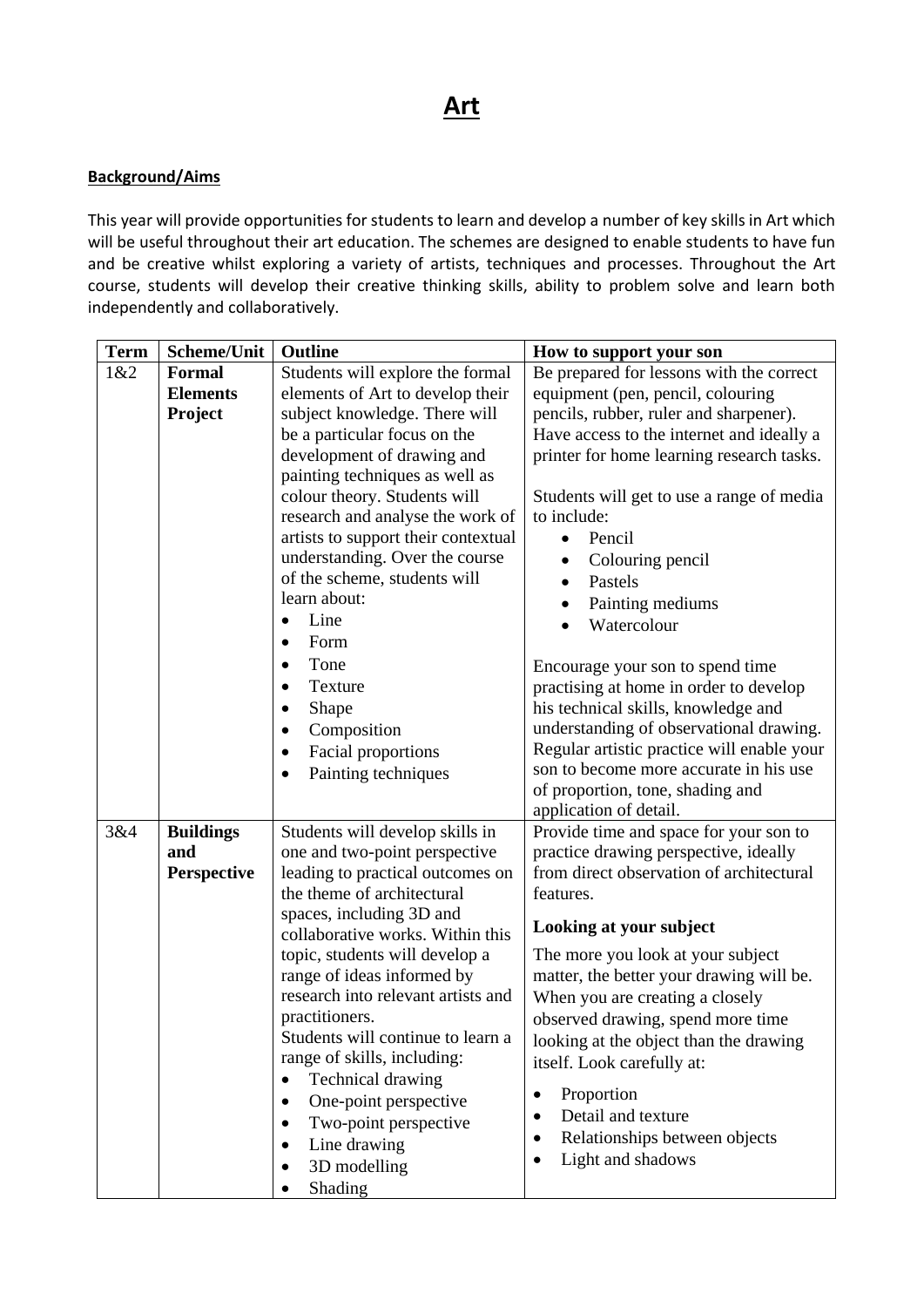|     |                         | Texture<br>٠<br>Mixed media techniques<br>٠<br>Painting<br>Collage<br>Composition                                                                                                                                                                                                                                                                                                                                                                                                                                                                                                        | Encourage your son to take photographs<br>to capture interesting buildings and<br>architecture in his local environment, on<br>day trips or over the school holidays.                                                                                                                                                                                                                                                                                                                                                     |
|-----|-------------------------|------------------------------------------------------------------------------------------------------------------------------------------------------------------------------------------------------------------------------------------------------------------------------------------------------------------------------------------------------------------------------------------------------------------------------------------------------------------------------------------------------------------------------------------------------------------------------------------|---------------------------------------------------------------------------------------------------------------------------------------------------------------------------------------------------------------------------------------------------------------------------------------------------------------------------------------------------------------------------------------------------------------------------------------------------------------------------------------------------------------------------|
| 5&6 | <b>Natural</b><br>World | Students will develop and<br>improve upon their key art skills<br>including printmaking and<br>ceramic work. They will apply<br>their understanding of colour<br>theory and rules of composition<br>through practical outcomes on<br>the theme of landscape in both<br>two and three dimensional<br>pieces. They will reference<br>specific artists to support the<br>development of their ideas.<br>Students will continue to<br>develop and learn skills such as:<br>Direct observational<br>drawing<br>Mono-printing<br>Painting techniques<br>Collage<br>Ceramics<br>Digital imagery | Provide opportunities for your son to<br>practice compositional techniques<br>through direct observation of natural<br>forms.<br>How to practise drawing natural<br>forms<br>Use a view finder, set up a landscape in<br>which to draw or use photograph to get<br>started. Focus on the foreground, middle<br>ground and background to create a sense<br>of distance within the landscape study.<br>To develop these landscape studies,<br>colour can be used in the form of<br>colouring pencils or paint if available. |

- Drawing is a fundamental skill within the Year 7 schemes. It is advantageous for students to practice their direct observational skills by drawing objects in front of them to create an accurate tonal study. Regular drawing practice will enable students to develop their understanding of proportion, shading and accuracy.
- Colour theory plays an important part of the course. We would encourage all students to practice, learn and explore colour theory through experimenting with colouring pencils, pastels or paints to mix colours accordingly.
- Try to encourage participation in the extra-curricular activities at Northampton School for Boys by joining the KS3 Art club, which provides an opportunity for students to work independently and collaboratively on a wide range of projects. These are designed to provide students with the opportunity to experiment with different materials, techniques and processes.
- Every year, we encourage students from NSB to participate in the Royal Academy Young Artist Summer Show alongside additional competitions both in and out of school.
- Visit galleries to gain a greater understanding of artists and designers. By experiencing these first hand, students will gain knowledge of current exhibitions and showcases, which will feed into their awareness of the creative world.
- Encourage the exploration of different materials and processes outside of the classroom, such as using photography and digital media to document subjects that are of interest.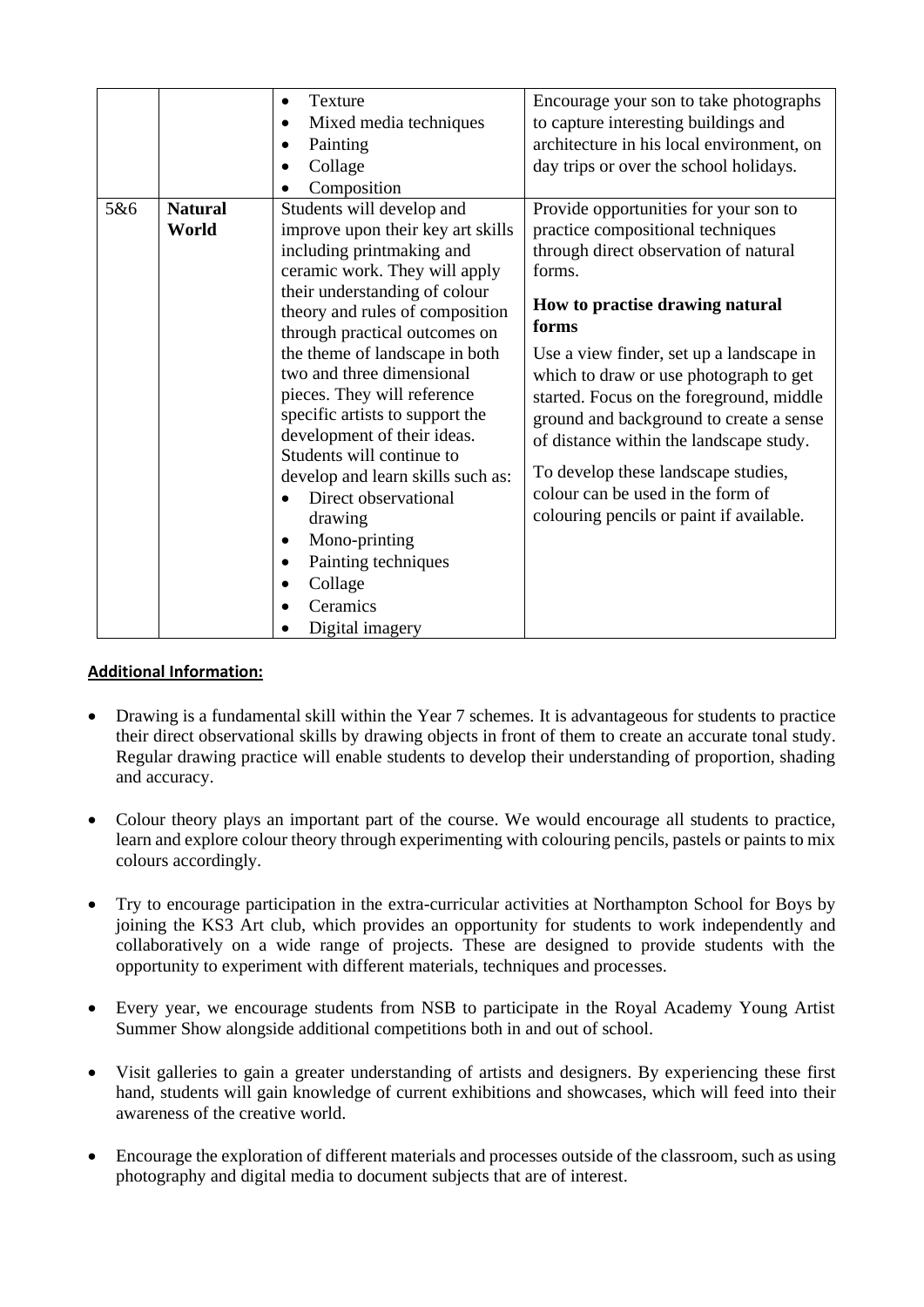## **Music**

#### **Background/Aims**

The schemes of work in Year 7 aim to build our students knowledge and understanding of the musical elements and how they make up Music. Through a range of technology projects and practical music making we aim to build students' confidence in using new terminology and in themselves as performers and composers. Through the topics listed below we also aim to educate students on the wider influence and purpose of music, relating each topic to 'real world' examples of how Music is used and has developed over time.

| <b>Term</b>    | Scheme/Unit         | Outline                                                                                | How to support your son                                 |
|----------------|---------------------|----------------------------------------------------------------------------------------|---------------------------------------------------------|
|                | <b>Musical</b>      | This unit looks at the main elements that                                              | The best way to support your son                        |
|                | <b>Elements</b>     | make up Music and the terminology                                                      | is to listen to a wide range of                         |
|                |                     | needed to describe each one. Students                                                  | Music styles with him. Ask him to                       |
|                |                     | undertake listening activities and practical                                           | pick out different elements and to                      |
|                |                     | activities to apply these skills.                                                      | try to describe the sounds he can                       |
|                |                     |                                                                                        | hear.                                                   |
| $\overline{2}$ | <b>Singing</b>      | This unit teaches the students how to read                                             | The best way to support your son                        |
|                | and Notation        | standard Western Music notation. This is                                               | is to encourage him to sing along                       |
|                |                     | taught by theory and practical singing                                                 | to Music where possible; at home,                       |
|                |                     | lessons. During this term, students that                                               | in the car etc.                                         |
|                |                     | show an aptitude for singing are selected                                              |                                                         |
|                |                     | to perform in the Christmas Concert.                                                   |                                                         |
| 3              | <b>Cartoons</b>     | This unit looks at the way Music is used                                               | The best way to support your son                        |
|                |                     | to accompany cartoons. It teaches students                                             | is to encourage him to spot these                       |
|                |                     | more advanced compositional skills and                                                 | techniques when he is watching                          |
|                |                     | how to use Cubase (computer software).                                                 | cartoons that he enjoys.                                |
| $\overline{4}$ | <b>Keyboards</b>    | The unit builds on the Notation skills from                                            | The best way to support your son                        |
|                |                     | Term 2 and gives students an overview of                                               | in this topic is to encourage him                       |
|                |                     | how to play the keyboard. Students work                                                | to practice reading Notation -                          |
|                |                     | through a levelled booklet to support them                                             | additional resources can be                             |
|                |                     | to learn independently. Students who can                                               | provided if required.                                   |
|                |                     | already play the keyboard are encouraged                                               |                                                         |
|                |                     | to improve an aspect of their playing with                                             |                                                         |
|                |                     | the support of their class teacher.                                                    |                                                         |
| 5              | <b>Experimental</b> | This unit explores some of the ways                                                    | The best way to support your son                        |
|                | <b>Music</b>        | composers have 'experimented' with                                                     | in this topic is to encourage his                       |
|                |                     | Music in different ways during the 20 <sup>th</sup>                                    | creativity and 'out the box'                            |
|                |                     | Century. This unit encourages their                                                    | thinking. This could be during the                      |
|                |                     | creativity and also builds on the                                                      | home learning task of creating                          |
|                |                     | technology skills they began in Term 3.                                                | their own instrument or linked to                       |
|                | <b>Ukuleles</b>     |                                                                                        | other subject areas.                                    |
| 6              |                     | This unit builds on the practical skills<br>from Term 4. This term, students are       | The best way to support your son                        |
|                |                     |                                                                                        | in this topic is to<br>encourage him to recap the chord |
|                |                     | taught chord patterns on the Ukulele and<br>focus on the ensemble skills of timing and | patterns between lessons.                               |
|                |                     |                                                                                        |                                                         |
|                |                     | communication.                                                                         |                                                         |

#### **Additional Information**

Instrumental lessons are offered to students for a competitive price if they want to learn to play an instrument. During Year 7 some students are also given the opportunity to begin learning an instrument on a trial basis before taking up lessons on the instrument. This is done on an application basis and students who do not currently learn an instrument will be given priority as there are limited spaces on the trial. If you would like more information regarding instrumental lessons this can be obtained from Mrs Wilborn in the Music Office.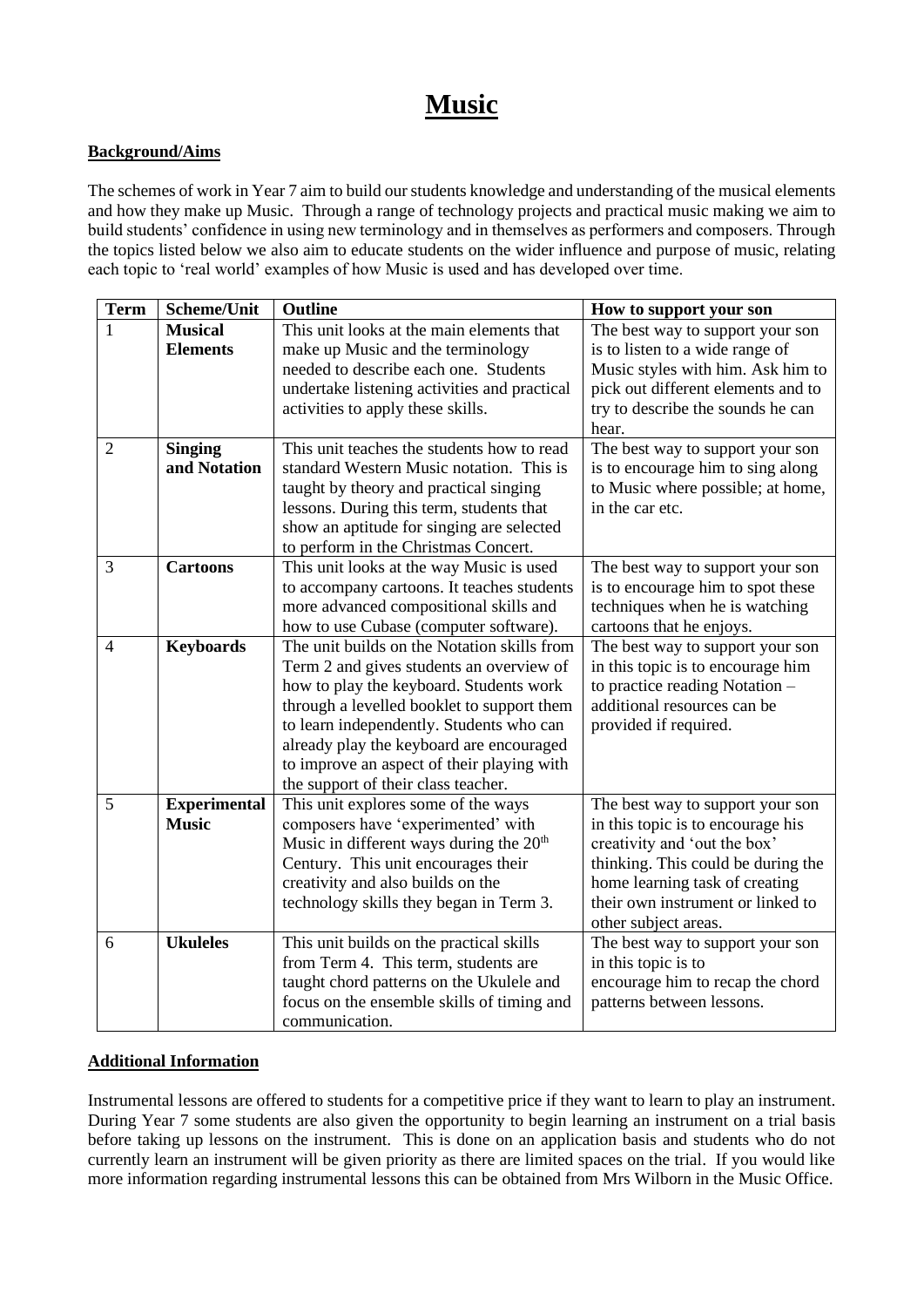## **Dance**

#### **Background/Aims**

Dance follows the National Curriculum guidelines from Physical Education with a focus on performance, choreography and appreciation.

#### **Capoeira**

We build **physical skill** in dance by learning how to perform steps from the Brazilian martial art form.

We learn to be **creative** by choreographing dances based on Capoeira and computer games.

We learn to **appreciate** dance by studying the history of Capoeria

#### **Set dance**

We build **physical skill** in dance by learning how to perform steps from a choreographed dance. We build our **technical skills** (timing) and our expressive skills (facial expressions, musicality and projection) when we perform the dance.

We build our **confidence, commitment and concentration** skills in rehearsals by using systematic repetition and giving each other feedback to help each other find ways to improve.

We learn to **appreciate** dance by watching dances and talking about the use of production features (costumes, music, props, set) and by discussing choreographic intentions.

#### **Choreography**

We learn how to **create** our own dances by creating motifs linked to a range of stimuli. We use ideas such as sports and James Bond.

We learn to **work in groups**, sharing and leading ideas.

We build our **confidence** through sharing our dance ideas in small performances.

We learn to **evaluate** the work of our peers by watching respectfully and learning how to voice our opinions.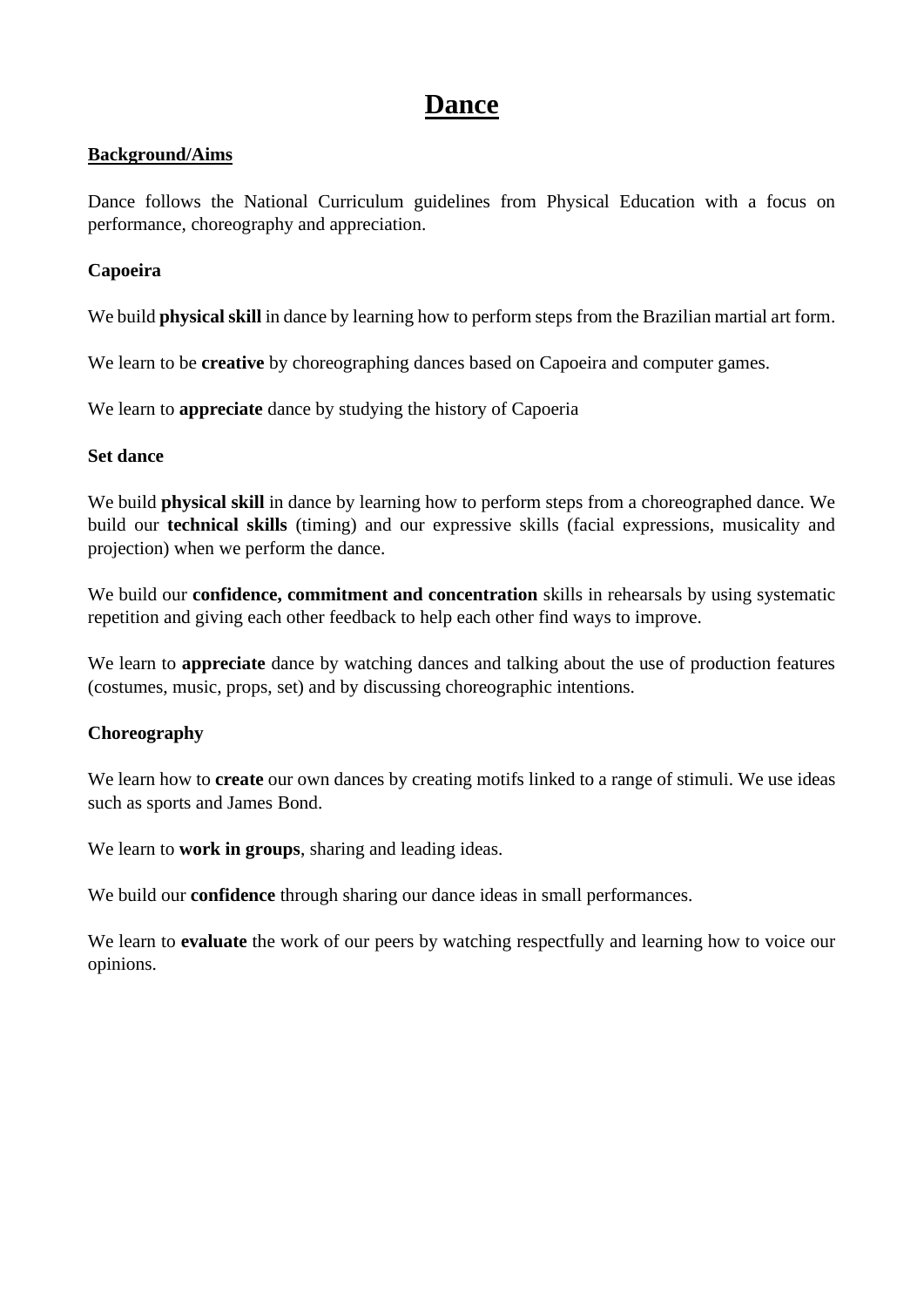## **Drama**

#### **Background/Aims**

Each student will have two lessons of Drama each week for three terms. In Year 7, the objective is to engage the students and make them realise that everyone has the ability to be a splendid performer! The schemes are designed to be fun and interactive, teaching the students the basic disciplines of performance whilst working collaboratively in either pairs or small groups.

| <b>Term</b> | <b>Scheme/ Unit</b>             | <b>Outline</b>                                                                                                                                                                                                                                                                                                                                                                                                                                                                                                                                                                                           | How to support your son                                                                                                                                                                                                                                                                                                                                                                                                                                                                                                                                                |
|-------------|---------------------------------|----------------------------------------------------------------------------------------------------------------------------------------------------------------------------------------------------------------------------------------------------------------------------------------------------------------------------------------------------------------------------------------------------------------------------------------------------------------------------------------------------------------------------------------------------------------------------------------------------------|------------------------------------------------------------------------------------------------------------------------------------------------------------------------------------------------------------------------------------------------------------------------------------------------------------------------------------------------------------------------------------------------------------------------------------------------------------------------------------------------------------------------------------------------------------------------|
| 1 & 4       | Drama skills                    | Students will learn a range of theatre<br>skills, to include:<br>Still image, group tableaux<br>$\bullet$<br>Spatial awareness<br>Characterisation and role play<br>Mime and mask work<br>Loop dialogues<br>$\bullet$<br>Vocal projection and articulation<br>Movement and physicality<br>Theatre roles and stage<br>configurations<br>Spontaneous and rehearsed<br>$\bullet$<br>improvisation                                                                                                                                                                                                           | The students are always<br>encouraged to participate in<br>extra-curricular drama activities<br>in order to develop their<br>confidence. At Northampton<br>School for Boys, we offer a<br>range of opportunities for the<br>students to perform both in and<br>outside of school, strengthened<br>by the positive encouragement<br>of family members, parents and<br>friends. See the next page for<br>more details.                                                                                                                                                   |
| 2&5         | <b>Darkwood</b><br><b>Manor</b> | Students continue to strengthen their<br>appreciation of drama in this scheme,<br>this time drawing upon physical<br>aspects to widen the imagination and<br>develop storytelling techniques, to<br>include:<br>Physical theatre<br>$\bullet$<br>Symbolism and representation<br>Non-verbal communication<br>(NVC)<br>Body language<br>$\bullet$<br>Mime and gesture<br>$\bullet$<br>Facial expressions<br>$\bullet$<br>The use of staging, lighting and<br>props<br>Hot-seating and teacher-in-role<br>$\bullet$<br>Narration, flashback and role play<br>$\bullet$<br>Mood and atmosphere<br>$\bullet$ | This scheme is all about<br>storytelling and collaborative<br>learning. Darkwood is based<br>upon a haunted house and really<br>captures the student's<br>imagination. The students<br>continue to learn new drama<br>techniques whilst expanding<br>their repertoire of dramatic<br>styles and genres.<br>The students have a significant<br>writing- in- role task to<br>complete, so reading through the<br>home learning tasks together<br>would be beneficial as well as<br>discussing the student's<br>emerging ideas before they<br>begin to complete the task. |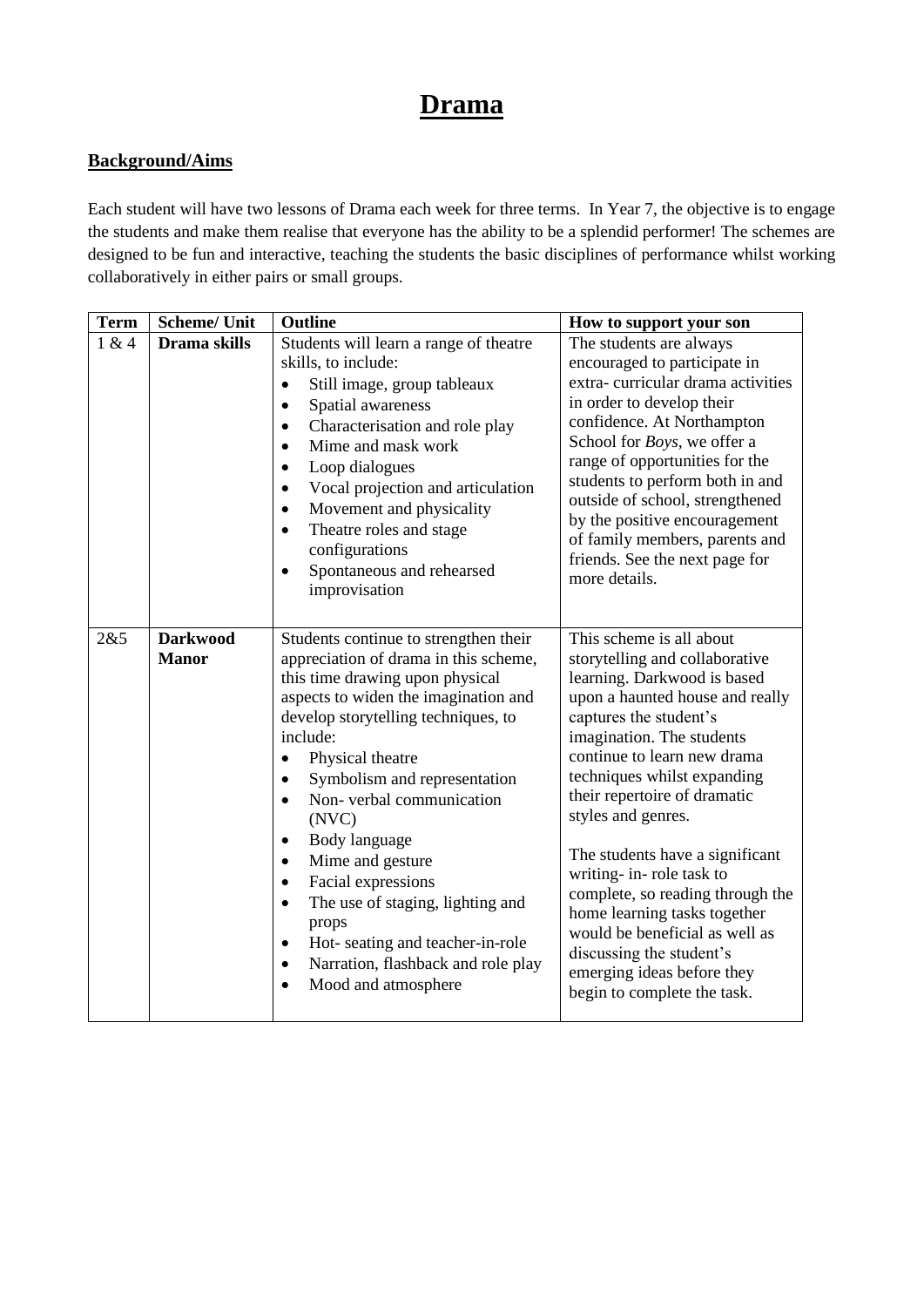| 3&6 | <b>Private</b>    | This scheme is based on this much-         | The most challenging assessment       |
|-----|-------------------|--------------------------------------------|---------------------------------------|
|     | <b>Peaceful -</b> | loved modern classic, Private              | falls in these terms, whereby the     |
|     | <b>Michael</b>    | Peaceful, by Michael Morpurgo.             | students have the opportunity to      |
|     | <b>Morpurgo</b>   | Throughout the scheme, the                 | show their understanding of the       |
|     |                   | students will explore the text in a        | skills learned from previous          |
|     |                   | range of dramatic ways, to include:        | schemes by performing a script        |
|     |                   | Performing extracts from the               | extract taken from the play. The      |
|     |                   | play, hot-seating characters.              | students will be expected to          |
|     |                   | The use of props, costumes,                | memorise their lines for home         |
|     |                   | sound and lighting.                        | learning and organise extra           |
|     |                   | Characterisation, including<br>$\bullet$   | rehearsals leading up to the          |
|     |                   | posture, gait, gesture and                 | assessment. For this task, the        |
|     |                   | accent.                                    | students will use props and           |
|     |                   | Line learning, costume design,             | costumes to enhance their             |
|     |                   | understanding vocal and                    | characterisation. Staff will be       |
|     |                   | physical skills, stage                     | available to support extra rehearsals |
|     |                   | configurations and spacing.                | at break-time or lunchtime.           |
|     |                   | Reading and writing, in the<br>$\bullet$   | Furthermore, the students will        |
|     |                   | form of an End of Year paper,              | complete an End of Year written       |
|     |                   | showing a firm understanding               | paper focusing on an extract taken    |
|     |                   | of the play, stagecraft                    | from the play. The students will be   |
|     |                   | techniques and design.                     | expected to write with confidence     |
|     |                   | <b>SMCS</b> issues, including<br>$\bullet$ | about the vocal and physical skills   |
|     |                   | conscription, class division,              | needed to perform the extract         |
|     |                   | bereavement, family loyalties              | correctly as well as write about a    |
|     |                   | attitudes and beliefs, friendship,         | costume design for a specific         |
|     |                   | hardship, and loss.                        | character as well. The paper will     |
|     |                   |                                            | draw upon the skills the students     |
|     |                   |                                            | have learned throughout the           |
|     |                   |                                            | Scheme of Work.                       |

- Encourage your son to utilise his **rehearsal time** effectively during the lesson in order to discuss, share and develop new ideas.
- It is important in Year 7 that the students try to work with as many new people as possible; it helps them to make new friends and to get to know the members of their form.
- Try to encourage your son to take part in the **Extra- Curricular** activities available at Northampton School for Boys by attending the **KS3 Drama Club.** Students have the chance to participate in **the Milton Keynes Performing Arts Festival**, **The Northampton Eisteddfod**, the **KS3 School Production** and the **End of Year Performing Arts Showcase**.
- Encourage your son to take an active interest in televised drama, films and theatre visits. Keep up to date with the **BAFTAS/ Academy Awards** or up and coming plays and musicals in the West End.
- **Join a Youth Theatre,** see: Youth Theatre and Young Company (Royal and Derngate Youth Theatre) NMPAT County Youth Theatre, Looking Glass Stage School, Warts and All Theatre.
- We host a range of theatre productions at Northampton School for *Boys* throughout the year, so please check the events calendar and our website regularly to see what performances are available for students to attend.

#### **Links:**

[National Theatre](https://www.nationaltheatre.org.uk/learning/schools/secondary-and-fe) - Schools [BBC Bitesize –](https://www.bbc.co.uk/bitesize/subjects/zbckjxs) GCSE Drama [Shakespeare's Globe](https://www.shakespearesglobe.com/?gclid=EAIaIQobChMIr-zsudfR4gIVDpPtCh0SRgg3EAAYASAAEgK7PPD_BwE) [Royal Shakespeare Company](https://www.rsc.org.uk/) [TheSchoolRun.com –](https://www.theschoolrun.com/homework-help/william-shakespeare) William Shakespeare [National Youth Theatre](https://www.nyt.org.uk/)